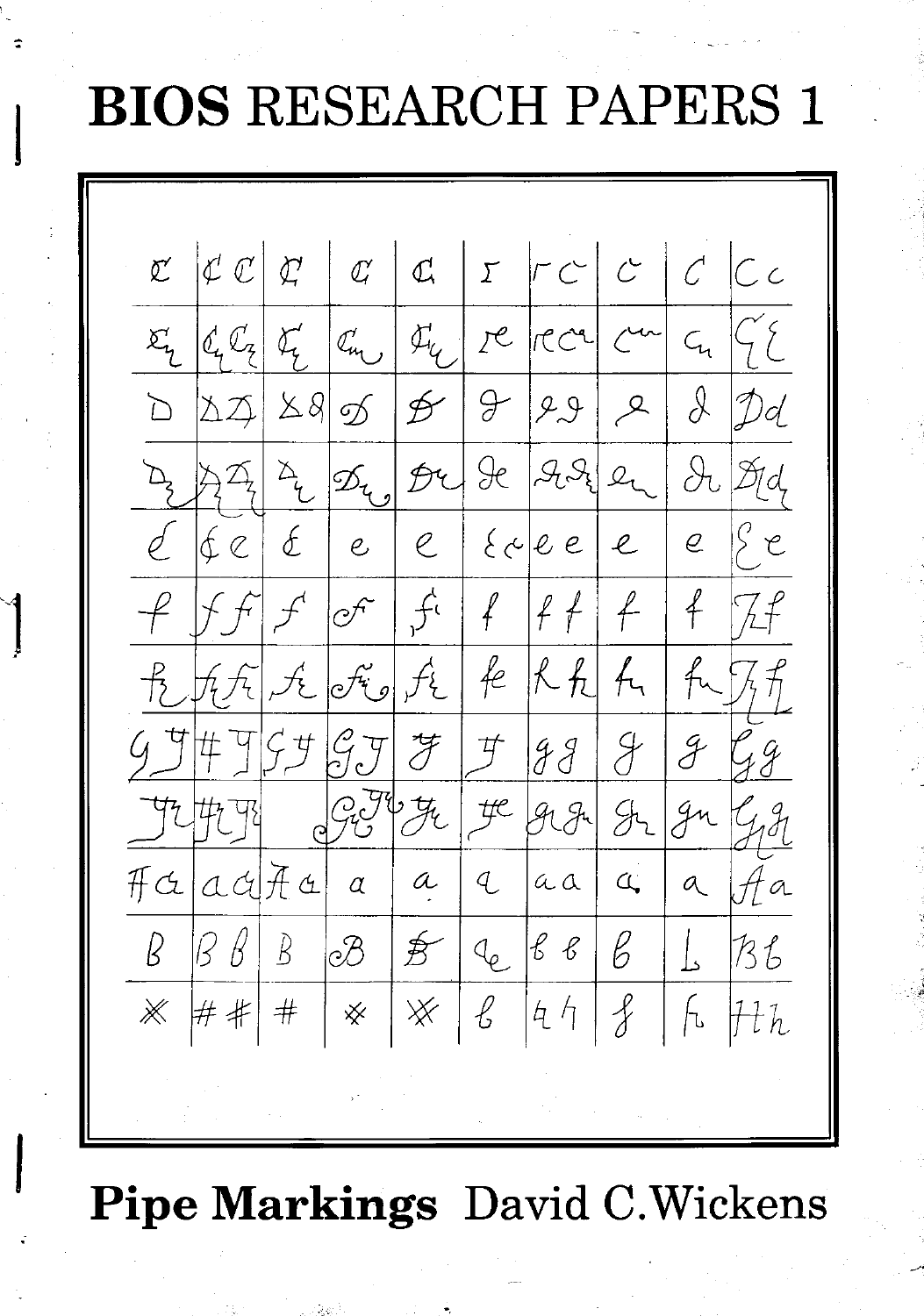## PIPE MARKINGS

This collection of pipe marking scripts begins a series of utility publications which, it is hoped, will be of use to those studying the history of pipe organ technology. As more sample scripts become available from field workers, further collections will be published.

Pipe markings can be useful indicators of the origin and subsequent alteration of pipework. They cannot safely be used as the sole means of identification of the pipemaker. Consistency of pipe marking technique and script within a given firm can be demonstrated convincingly in the 18th century, but the further one proceeds into the 19th century the less distinction there is to be found amongst the different scripts of pipe marking - with factory methods of organ-building giving rise to several hands being involved in the marking out of pipes. culminating in the use of die-stamps. The terminus ad quem has, therefore, been set at approximately 1840 - though this might be revised in later presentations.

The question of who actually did the marking out is not under consideration. As with all general aspects of organ-building history, it is the firm which is of significance. Thus, Snetzler pipe markings were not necessarily made by Snetzler himself - any more than he himself cast the pipe metal or made the keys.

All the scripts presented here are transcriptions. Their authorship is acknowledged (but not the date on which they were transcribed).

The format is varied. In general, a sample of the script is given. covering as many different letters (and numbers) as may have been used, and often with several different variants. In some cases there is an indication of the position of the mark and its size.

Ideally, the following information would prove useful:

| position    | body front/seam, etc.; foot;<br>how far up (as fraction of pipe length), etc.                 |
|-------------|-----------------------------------------------------------------------------------------------|
| method      | etched (engraved) or black ink, etc.                                                          |
| when        | marking out of plate widths; after pipe was<br>made up (e.g. sediment from pipe washing, etc) |
| dimensions  | top to bottom, in mm., with pipe identified                                                   |
| information | note, stop, department, etc.<br>scale numbers, rescaling marks, etc.                          |

David C. Wickens October 1990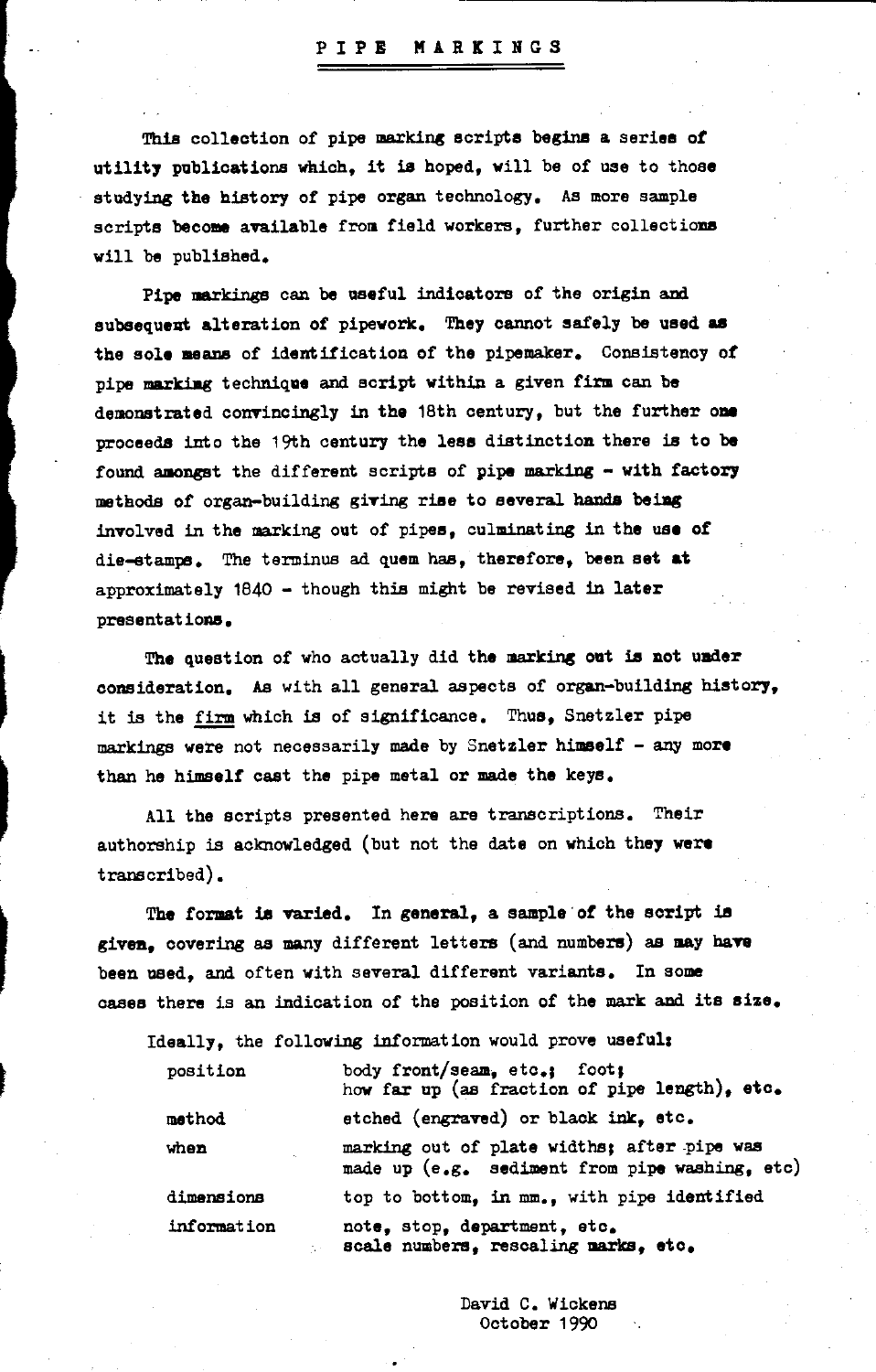|  | ۰. |  |
|--|----|--|
|  |    |  |

hp.

 $\sim 15$ 

ł.

|           | Father Smith                          | Edam; Walton; Temple; Cambridge, St. Mary the Great;<br>Cambridge. Pembroke College. |                    |
|-----------|---------------------------------------|--------------------------------------------------------------------------------------|--------------------|
| 2         |                                       | Durham                                                                               |                    |
|           |                                       | Cambridge, St. Mary the Great (University Church)                                    |                    |
|           | George England                        | Gravesend                                                                            |                    |
| 5–6       | Snetzler                              | Ludlow                                                                               |                    |
| 7         |                                       | Rotherham                                                                            |                    |
| 8         | ? Haxby                               | Newby Hall                                                                           |                    |
| 9         | Green                                 | Walsall; Appleford; Leigh; St.Katherine-by-the-Tower.                                |                    |
| 10        |                                       | Aberdeen; Bangor; Canterbury; Herefordshire.                                         |                    |
| 11        |                                       | Edith Weston; Tonbridge; Attingham; Heaton Hall.                                     |                    |
| 12        |                                       | Tamworth; Old Heathfield; Durrow (ex Dublin);                                        |                    |
|           |                                       | Tusmore House (now Hanbury Hall).                                                    |                    |
| $13 - 16$ | Green, on Anon. and ? Christian Smith | Tamworth                                                                             |                    |
| 17        | Anon. old pipes used by Green         |                                                                                      | Durrow (ex Dublin) |
| 18        | G.P. England                          | chamber organs                                                                       |                    |
| $19 - 21$ | Ohrmann & Nutt                        | $\pi\circ\mathbf{I}$ )<br>Macclesfield                                               |                    |
| 22        | Elliot                                | Lancing                                                                              |                    |
|           | 23-25 Elliot                          | Farnham, Yorks.                                                                      |                    |
| 26.       | Elliot & Hill                         | Christ's Hospital                                                                    |                    |
| 27        |                                       | Oldham                                                                               |                    |
| 28        | Flight & Robson                       | Christ's Hospital                                                                    |                    |
| 29        | Renn                                  | Bollington                                                                           |                    |
| $30 - 31$ | Renn (also Young)                     | Disley                                                                               | $12 -$             |
|           |                                       |                                                                                      |                    |
|           |                                       |                                                                                      |                    |
|           |                                       |                                                                                      |                    |

Front Cover:

فرازر  $\sim$   $^{-1}$  by Stephen Bicknell<br>Pipe markings assembled for the BIOS Conference, May 1984

|                | Tewkesbury                         | poss. Dallam c.1630      |
|----------------|------------------------------------|--------------------------|
| 2              | St. Pol de Leon and                | R. & T. Dallam 1658-1660 |
|                | and Ploujean                       | T. Dallam c.1680         |
|                | Stockton                           | Harris 1676              |
| 4              | Worle                              |                          |
| 5              | St. Botolph, Aldgate poss. Byfield |                          |
| 6              | Nettlecombe                        | Loosemore 1665           |
| $\overline{7}$ | Temple Church                      | Father Smith 1683-1684   |
| 8              | Tamworth                           | poss. Christian Smith    |
| 9              | Cawston                            |                          |
| 10             | Peterhouse, Cambridge              | Snetzler 1765            |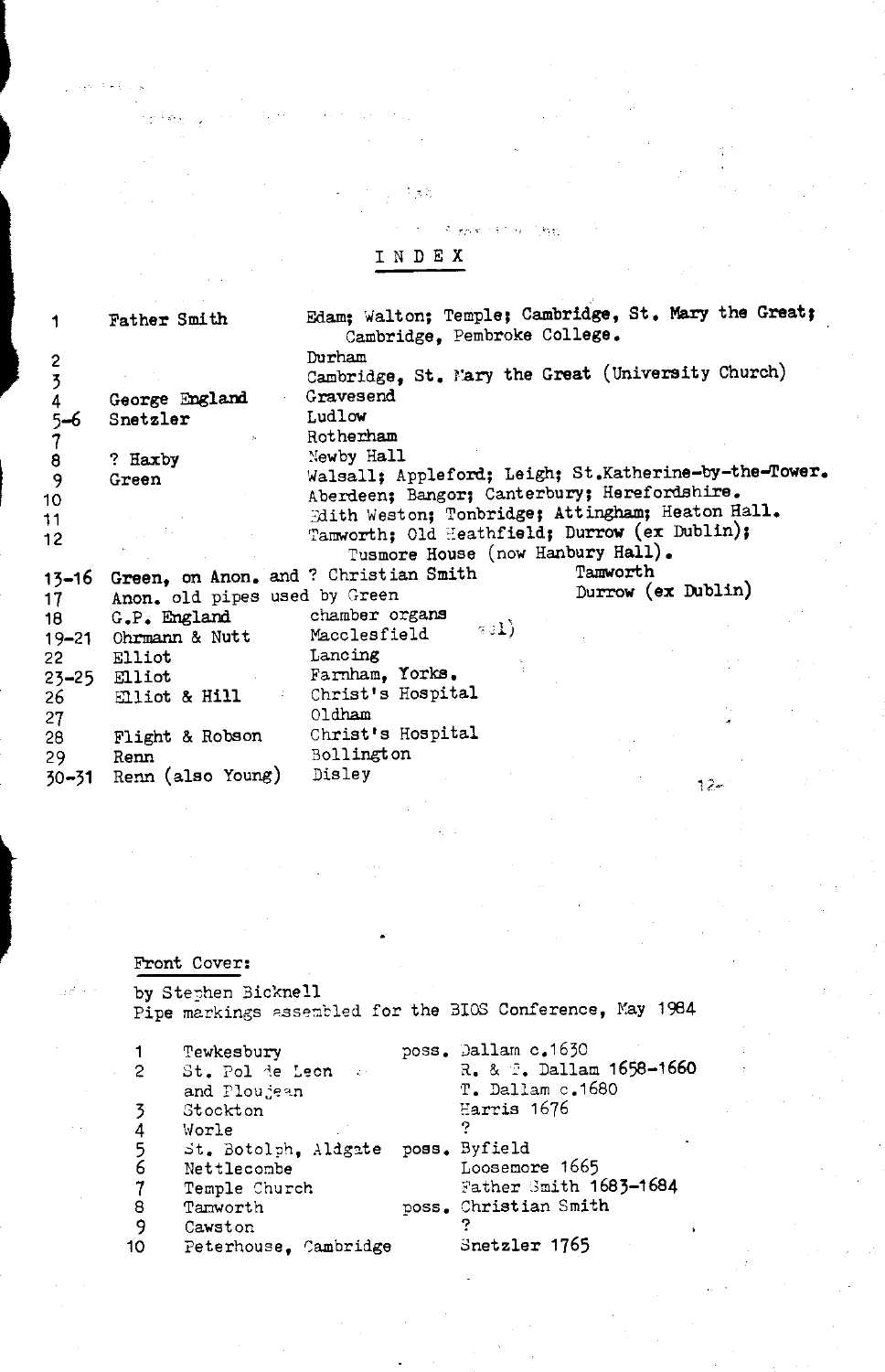|  |  |  | Locations: |
|--|--|--|------------|
|--|--|--|------------|

| ons:                                              |              |
|---------------------------------------------------|--------------|
| Aberdeen, St. Mary's Episcopal                    | 10           |
| Appleford, St. Peter & St. Paul                   | 9            |
| Attingham Park                                    | 11           |
| Bangor Cathedral                                  | 10           |
| Bollington, St. John the Baptist                  | 29           |
| Cambridge, Pembroke College                       |              |
| Cambridge, St. Mary the Great (University Church) | 1, 3         |
| Canterbury Cathedral                              | 10           |
| Christ's Hospital                                 | 26, 28       |
| Disley, St. Mary the Virgin                       | $30 - 31$    |
| Dublin, Trinity College                           | 12           |
| Durham Cathedral                                  | $\mathbf{2}$ |
| Durrow, Ireland (ex Dublin, Trinity College)      | 12           |
| Edam                                              | 1            |
| Edith Weston, St. Mary the Virgin                 | 11           |
| Farnham, Yorks.                                   | $23 - 25$    |
| Gravesend, St. George                             | 4            |
| Hanbury Hall                                      | 12           |
| Heaton Hall                                       | 11           |
| Herefordshire (chamber organ)                     | 10           |
| Lamarsh                                           | 18           |
| Lancing College (chamber organ)                   | 22           |
| Leigh, St. Mary                                   | 9            |
| London, St. Katherine-by-the-Tower                |              |
| London, Temple Church                             |              |
| Ludlow Parish Church                              | 5–6          |
| Macclesfield, St. Alban (ex St. Michael)          | 19-21        |
| Manchester, Heaton Hall                           | 11           |
| Mander, N.P. (G.F. England chamber organ)         | 18           |
| Newby Hall, Yorks.                                | 8            |
| Oldham Parish Church                              | 27           |
| Old Heathfield                                    | 12           |
| Pelham Galleries, Kensington                      | 18           |
| Rotherham Parish Church                           |              |
| Tamworth, St. Editha                              | $12 - 16$    |
| Tonbridge, St. Peter & St. Paul                   | 11           |
| Tusmore House (now at Hanbury Hall)               | 12           |
| Walsall, St. Matthew                              | 9            |
| Walton-on-Thames, St. Mary                        |              |
|                                                   |              |

| Organ Builders:             |                     |           |
|-----------------------------|---------------------|-----------|
| Elliot                      |                     | $22 - 27$ |
| Elliot & Hill               |                     | $26 - 27$ |
| England, George             |                     | 4         |
| England, G.P. (George Pike) |                     | 18        |
| Flight & Robson             |                     | 28        |
| Green                       |                     | $9 - 16$  |
| Haxby $(?)$                 |                     | 8         |
| Hill                        | see Elliot & Hill   |           |
| Ohrmann & Nutt              |                     | $19 - 21$ |
| Renn                        |                     | $29 - 31$ |
| Robson                      | see Flight & Robson |           |
| Smith, (Father) Bernard     |                     | $1 - 3$   |
| Smith, Christian $(?)$      |                     | $13 - 16$ |
| Snetzler                    |                     | $5 - 7$   |
| Young, Alex.                |                     | $30 - 31$ |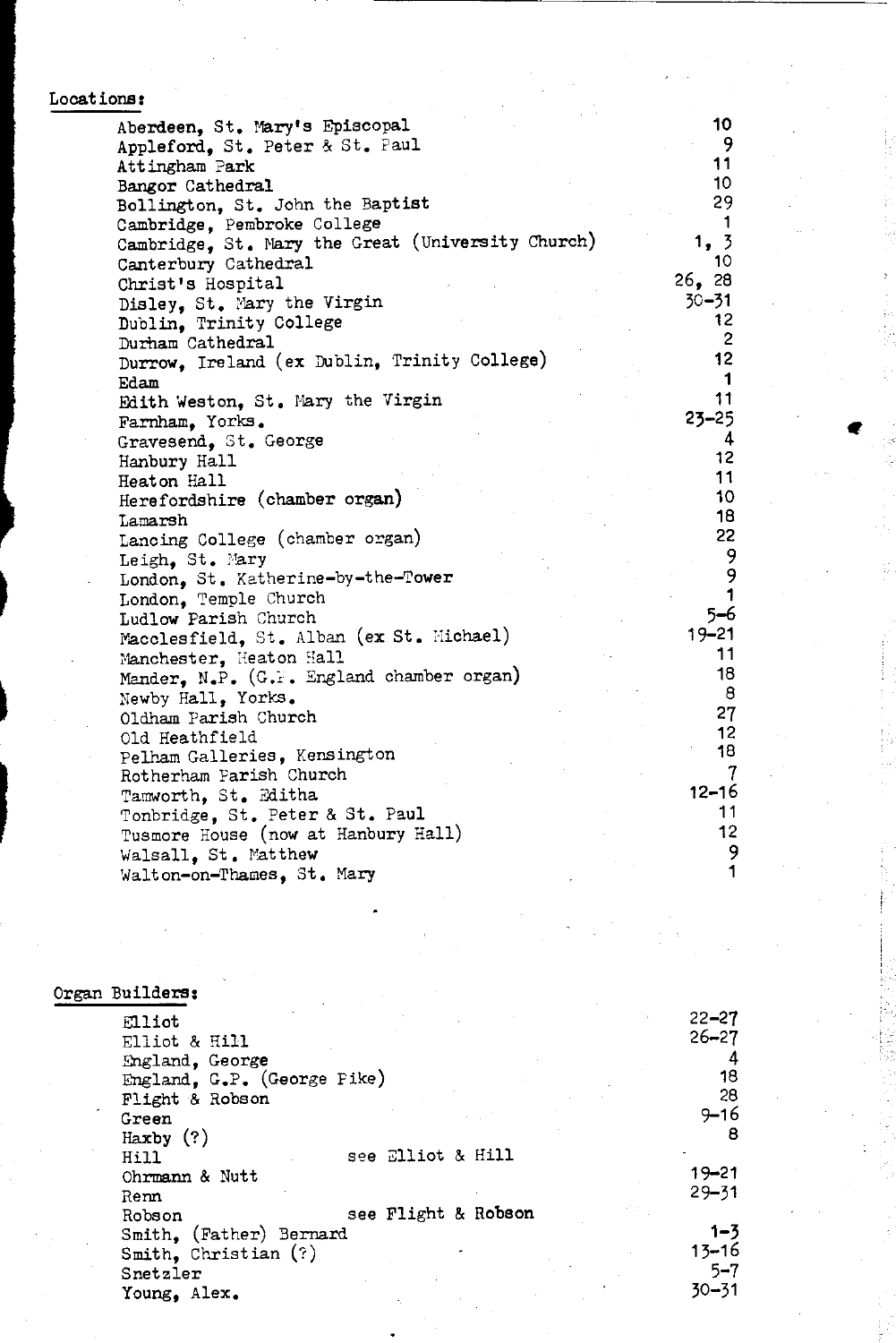FATHER SMITH B105 Journal from The Harris Biffeld Councilis<br>Nicholas Muniky, BIDS Journa B **Refluor**<br>Person 25 万 طح  $\tilde{r}$ ぷ ą  $\frac{1}{2}$ ≠ Charles Quartes, 199 Boundary College Cambridge  $\mathbf{v}$ と  $\hat{\mathcal{L}}$  $\mathcal{A}$  $\mathcal{L}$  $\boldsymbol{\nsim}$  $\mathbf{q}$  $\mathbf{\hat{z}}$ 4 لہ New  $\frac{1}{2}$  Smith,  $1683 - 4$ **Fryschurch**<br>London  $\mathcal{X}$ ሖ  $\Delta$  $\mathcal{L}$  $\sigma$  $\mathbf{r}$ と à ۳, ÷ 림  $\overline{\bullet}$ J. 븅 Bemand Striel, of 1611. pag Organist and Organisuilder<br>his origins John Rountre BIOS Journal  $\sum$ Prospect Hurings (reduced)  $\frac{1}{\frac{1}{2} \sum_{i=1}^{n} x_i}$  $\overrightarrow{\mathrm{b}}$  $\mathbf{r}$  $\frac{9}{2}$  $\ddot{\ddot{\circ}}$ ិ៍ ిం  $\circ$  $\bullet$ ₩  $\hat{\mathbf{a}}$ ш  $\overline{\mathbf{u}}$ ď, Ш  $\blacktriangleleft$  $\mathbf{L}$ O  $\bullet$  $\overline{\kappa}$  $\begin{array}{c}\n\mathbf{y} \\
\mathbf{y} \\
\mathbf{y} \\
\mathbf{y}\n\end{array}$  $\gamma$ L  $\tilde{\mathcal{L}}$ ب  $\phi$  $\lambda$  $L$  $\boldsymbol{\mathcal{K}}$  $\hat{\mathbf{v}}$  $\mathcal{L}$  $\phi$  $\frac{4}{5}$ すりょ **University**<br>Church<br>**Lendridge** ≵ر<br>ذی  $\Omega$  $\cancel{2}$  $\mathcal{S}$  $\overline{\mathsf{P}}$  $\varphi$  $\mathbf{\hat{y}}$  $\mathbf{q}$  $\overline{\mathcal{L}}$ truscriptions  $\mathbf{r}$  $\frac{8}{3}$  $\frac{3}{3}$  $\frac{4}{3}$ ںے 三  $\sigma_{\rm c}$  $\hat{\mathbf{z}}$  $\varphi$ d  $\overline{\mathcal{I}}$ သ Prospect د المعالم**ي**<br>1973<br>1973  $\vec{\sigma}$  $\mathbf{x}^{\prime}$  $\bullet$  $\mathbf{z}$  $\frac{1}{\sqrt{\frac{1}{\sqrt{2}}}}$  $\frac{1}{2}$ 1663  $\overrightarrow{ }$  $L$  $\sigma$  $\rightarrow$ प्  $79$  $\dot{\mathbf{p}}$ D  $\infty$  $\mathfrak{g}$ ේ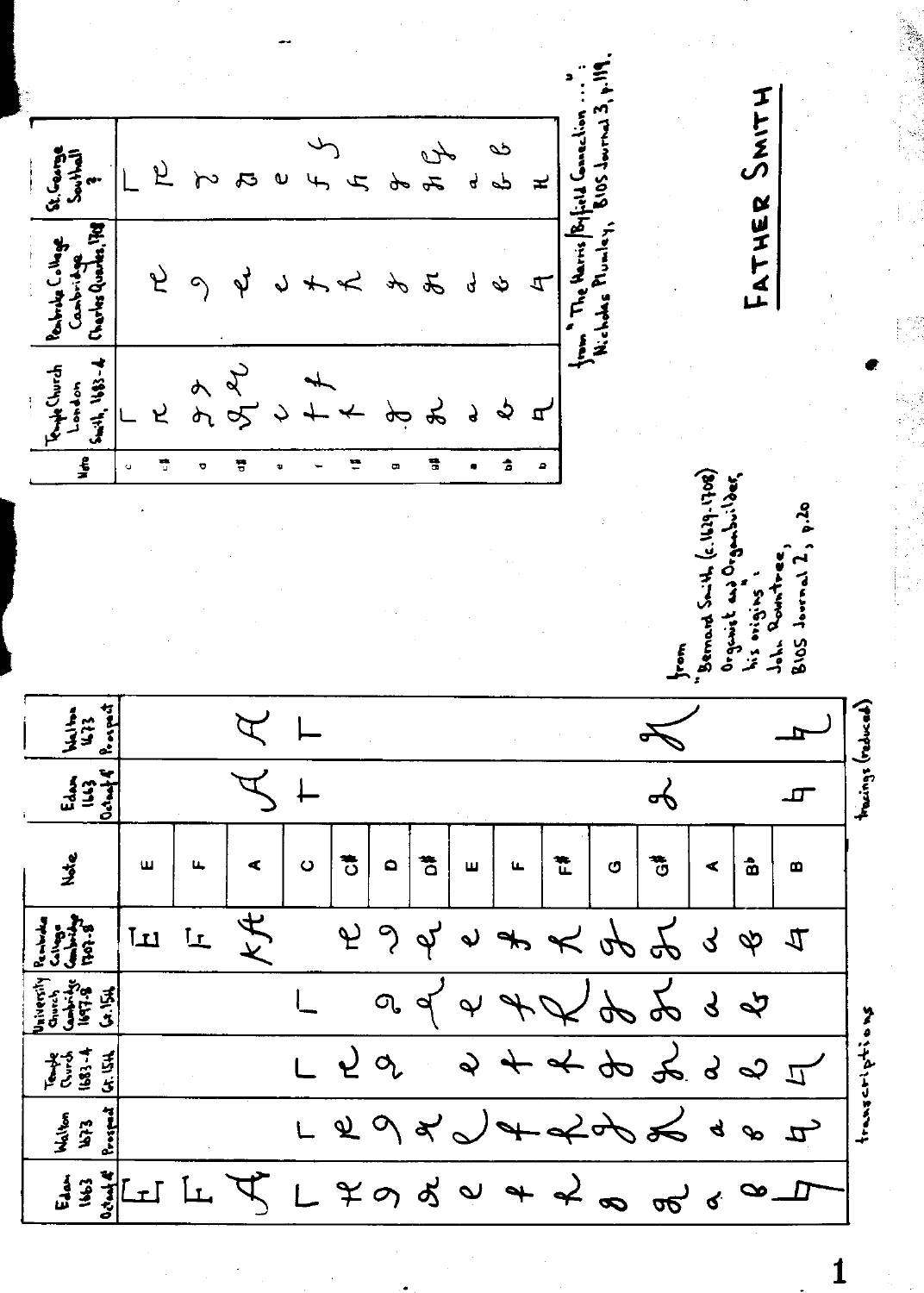Durham Cathedral (now Castle Chapel) Father Smith  $1684-5$   $1685/6$ 



 $\boldsymbol{\mathcal{J}}$ 

 $\overline{C}$ 

 $\frac{\lambda}{\lambda}$ 

p

 $\mathbf c$ 

**C世** 

נ

 $\mathbf{r}$ 

ţ

taken from the middle octave (17 column) and tenor setave  $(2nd, column)$  of the original Choir Fifteenth (now Great Octave, and transposed)

markings on the left side<br>of the feet

Sample traced from transcriptions of Richard Hird 1990  $\boldsymbol{2}$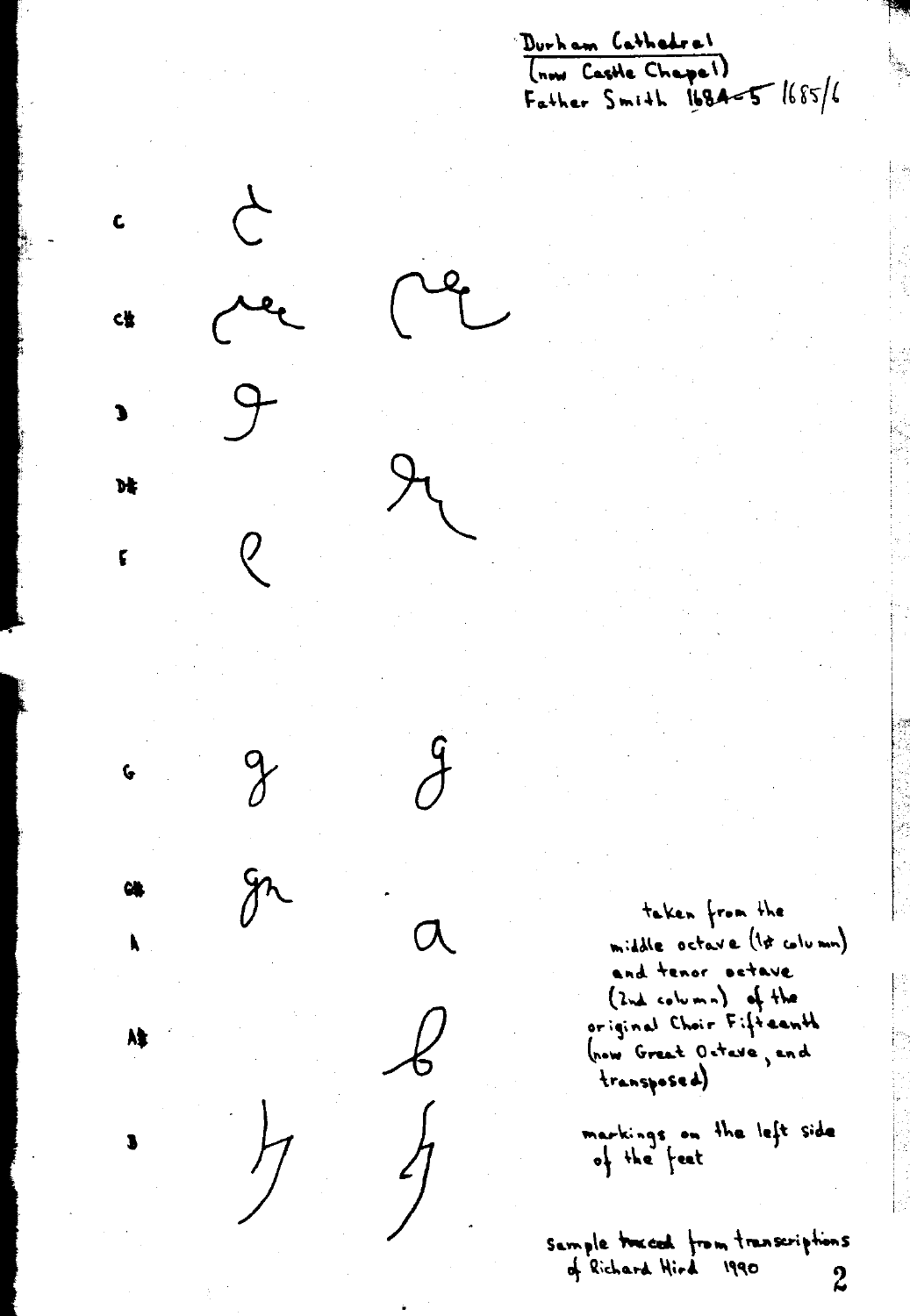St. Mary the Great, Cambridge, 1697-8<br>Open Diapason

FATHER SMITH

|                          |        |                            |               |               |                            |      |                     |                            | Furing                     |
|--------------------------|--------|----------------------------|---------------|---------------|----------------------------|------|---------------------|----------------------------|----------------------------|
| . .                      | Foot   |                            | Lawar note    | Linger note   | Pipe                       | Foot | <b>Body</b>         | Lower note                 | <b>Upper note</b>          |
| $\blacksquare$           |        | $\mathbf{e}$               | 夭             | 0             | $\mathbf{f}$               |      |                     | P                          |                            |
| $\bullet$                | g<br>٠ |                            | $\mathscr{J}$ |               | $\pmb{\sharp}^{\bullet}$   |      | $\boldsymbol{\ell}$ |                            |                            |
| $\mathbf{r}$             |        | ▞                          | N             | $\sigma$      | $\mathbf{c}^*$             | ę    |                     | 4 <sub>1</sub>             | $\boldsymbol{\mathcal{G}}$ |
| $\epsilon^*$             |        |                            | 从             | $\mathcal{C}$ | $\mathbf{a}^{\star}$       |      | z                   |                            |                            |
| $\mathbf{d}^{\prime}$    | CI     | $\mathcal{G}_1$            | $\ell_{5}$    |               | $\mathbf{r}$               |      |                     | $\mathcal{\mathcal{L}}$    |                            |
| $\mathbf{r}$             | a      | $\boldsymbol{\mathcal{O}}$ |               |               | $c^*$                      |      |                     | $\boldsymbol{\mathcal{A}}$ |                            |
| $\blacktriangle$         | Þ      | $\mathbf{r}$               |               | حو            | $\boldsymbol{q}^{\bullet}$ |      |                     |                            | דיו                        |
| $\pmb{\epsilon}^\bullet$ |        | T.                         |               |               | $\pmb{\lambda}^{\text{e}}$ | q    | $\mathcal{O}$       |                            |                            |
| $\mathbf{f}$             |        |                            | $\sim$        |               | $\frac{1}{2}$              | ر∕∕  | f                   |                            |                            |
| $\boldsymbol{\mu}$       |        |                            |               |               |                            |      |                     |                            |                            |

## $P_{rincipal}(\mathcal{U})$

 $\frac{1}{\sqrt{2}}$ 

| $\cdot$ or                                    | Foot                                                                                                   | Body                                                               | Pipe                                                                                                                                                                     | Foot | <b>Body</b>                                                                               | Pipe                                                                                                                                                                                                                              | Foot         | Body                  | Pice                                                                                                                                                                | Foot                                  | Body      |
|-----------------------------------------------|--------------------------------------------------------------------------------------------------------|--------------------------------------------------------------------|--------------------------------------------------------------------------------------------------------------------------------------------------------------------------|------|-------------------------------------------------------------------------------------------|-----------------------------------------------------------------------------------------------------------------------------------------------------------------------------------------------------------------------------------|--------------|-----------------------|---------------------------------------------------------------------------------------------------------------------------------------------------------------------|---------------------------------------|-----------|
| ₩<br>٨<br>A‡<br>÷<br>¢<br>≢≎<br>d\$<br>e<br>₩ | 下<br>ىنى<br>$\widetilde{\mathcal{C}_{l}}$<br>$\mathcal{D}% _{M_{1},M_{2}}^{\alpha,\beta}(\varepsilon)$ | $\lceil \cdot \rceil$<br>で<br>محلح<br>عربه<br>H<br>$\vec{z}$<br>┝╸ | 3<br>$\mathbf{r}$<br>۰<br>4<br>$\mathbf{F}$<br>$\mathbf{c}^*$<br>$\epsilon$<br>$\pmb{\mathcal{L}}$<br>$\frac{1}{2}$<br>$\pmb{\epsilon}^{\text{t}}$<br>$\hat{\mathbf{H}}$ | ₽    | 노<br>厅<br>${\mathcal{B}}$<br>$\mathbb{T}$<br>-9<br>$\sim$<br>C<br>Nicholas Thistlethwaite | $\mathbf{f}^{\prime}$<br>$\mathbf{r}$<br>$\mathbf{A}^{\mathcal{A}}$<br>$\bullet\bullet$<br>$\mathbf{F}^{\mathbf{r}}$<br>$\epsilon^*$<br>$\ddot{\bullet}$<br>$\mathbf{L}^{\mathbf{a}}$<br>$\mathbf{A}$<br>$\pmb{\epsilon}^*$<br>t. | Ņ<br>11      | G<br>P<br>M<br>α<br>4 | $f^{\bullet}$<br>$\boldsymbol{f}^{\prime}$<br>$\mathbf{f}$<br>$\mathbf{a}^{\mathbf{t}}$<br>$\bullet\blacklozenge$<br>Ł,<br>$\mathsf{C}^{\mathrm{M}}$<br>$c \neq$ ". | ${\cal J}$<br>$\alpha$<br><b>Will</b> | α<br>bibe |
|                                               | from                                                                                                   | "Organo Prevenatico                                                |                                                                                                                                                                          |      |                                                                                           |                                                                                                                                                                                                                                   | $\mathbf{u}$ | $B$ 105               |                                                                                                                                                                     | $J_{\text{normal}}$ 2, pp. 48 $2.49$  |           |

 $\sim$ 

 $\frac{1}{2}$  .

 $\overline{3}$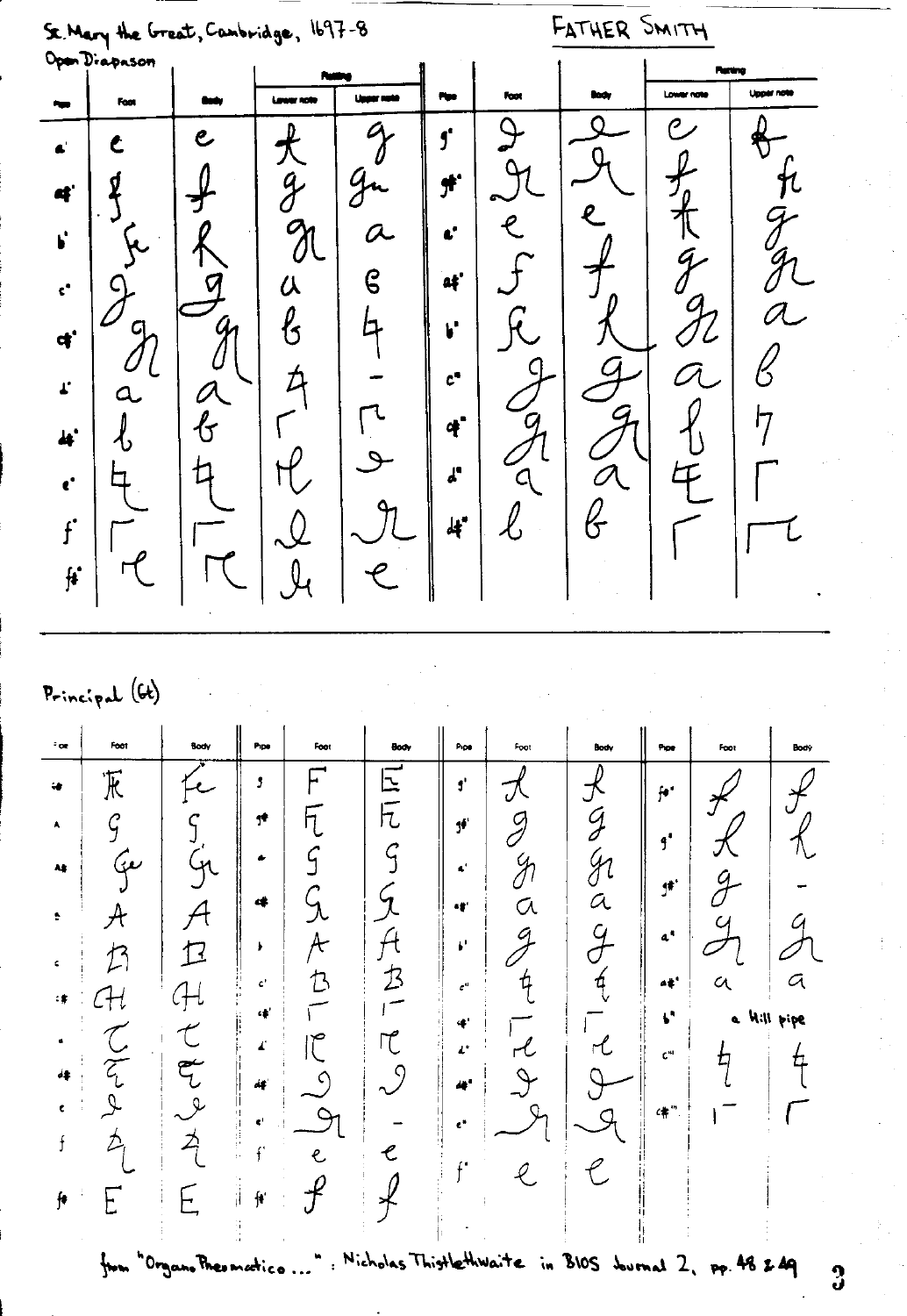$(4n)$ foot body Hatting  $0.5$  $\sim$   $\alpha$  $\alpha$  $\frac{0.3}{7}$  $13$   $13$ N.  $\frac{3}{5}$ **な #**  $\overline{\mathbf{b}}$ 0.D  $\mathbb{C}$   $\mathbb{C}$   $\mathbb{C}$   $\mathbb{C}$  $\bullet$ ¢u **CD**  $\overline{D}$  $\mathbf{D}$ Ď 0D  $\frac{1}{4}$  $\mathbf{M}$  $\mathbb{R}$ OD  $C$   $C$  $\begin{pmatrix} 1 \\ 1 \end{pmatrix}$ E  $\int$ F  $J+$  $\frac{0.5}{5}$ 4  $\begin{array}{cc} \mathcal{J} & \mathcal{J} \end{array}$  $\mathcal{G}$ 

George England Gravesend 1764 dew 10.88

 $\mathcal{A}$ 

 $\mathbf{\breve{X}}$ 

(h

 $\bigcirc$ 

子

Cornet marks: ink



Flui.

J. Inte

 $\mathcal{L}_{\mathbf{z}}$ 

Choir Flute narkings: etched beneath note mark, approx. = the up, centre

Gt. Open Diapason

body etched, top centre foot: etched, central Hatting: ink above Hatting Gt. Cornet

r<br>G

popy and for Similar seript

body: etched, expres. the up, centre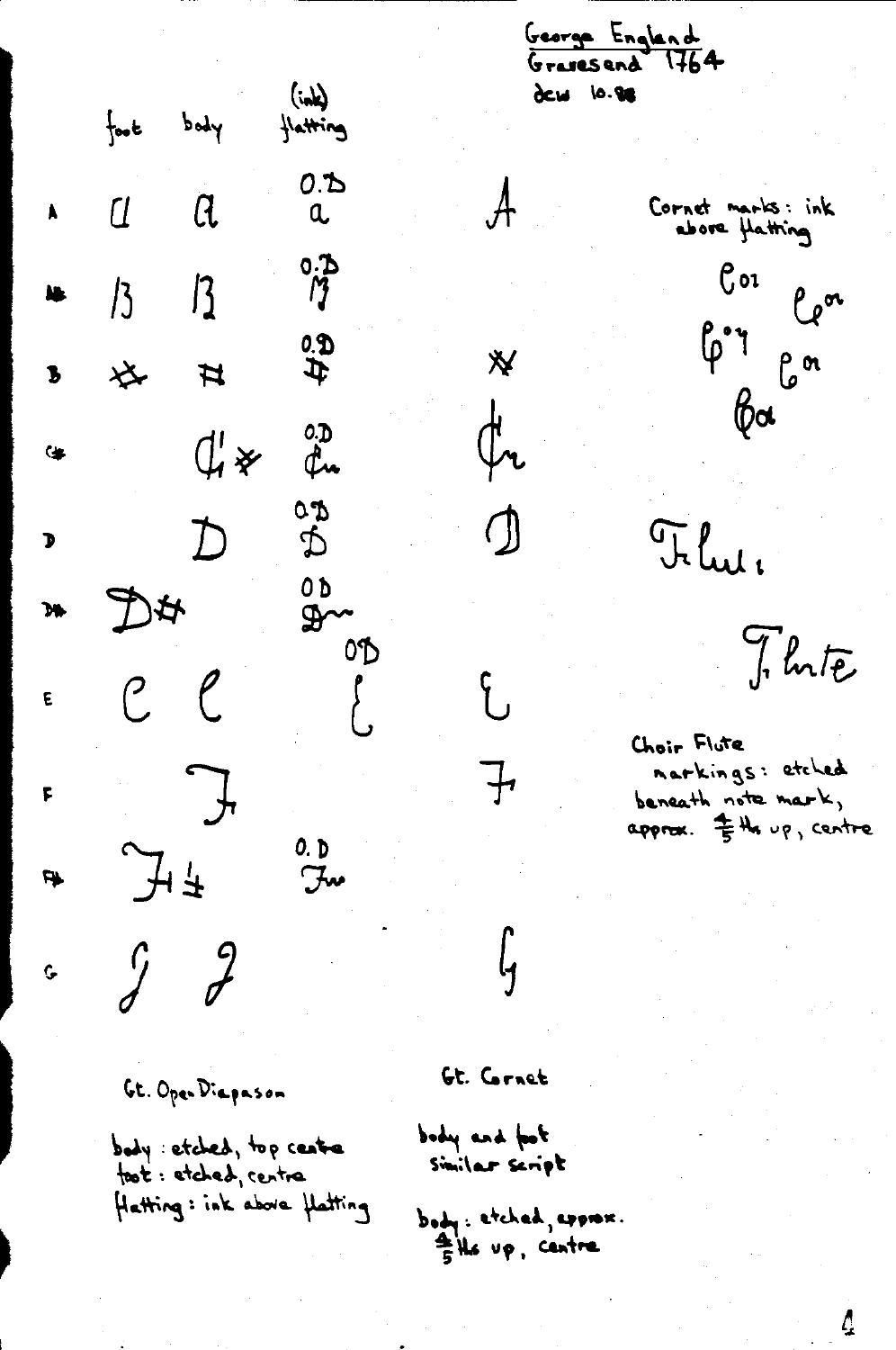$\begin{array}{c} \underline{\gamma} \\ 1 \end{array}$  $4C$  $AC$  $\frac{1}{2}$  $\int \frac{1}{\pi}$   $\int$   $\frac{1}{\pi}$  $\frac{27}{12}$  $72 - 12$ <br> $72 - 12$ <br> $72 - 12$  $y_{r-1}$  $t$  $Z_{\overline{A}}$  $\mathcal A \not \mathcal A$  $\mathcal{L}$   $\mathcal{L}$  $74$  $\frac{e}{\sqrt{2\pi}}$  $442$  $\frac{p}{2}$  $7\frac{1}{\hbar}$  $J_{2\text{th}}$  $12-$ Go  $\frac{1}{T}$ Gr  $\begin{array}{c} \n\mathcal{L} \n\end{array}$ yo-RL H H  $\sim$   $\sim$  $\Sigma$  $\overline{d}$  $d$ pody  $Gt.$  Twelfth,  $C$  to  $G(25'$  up) Ludlow<br>Snetzler 1764 above flatting dcw 7.81 body foot<br>fournos fouverds<br>seun (left) seun (left) hieroglyphics not Snetzler's; initials possibly Snatzler's.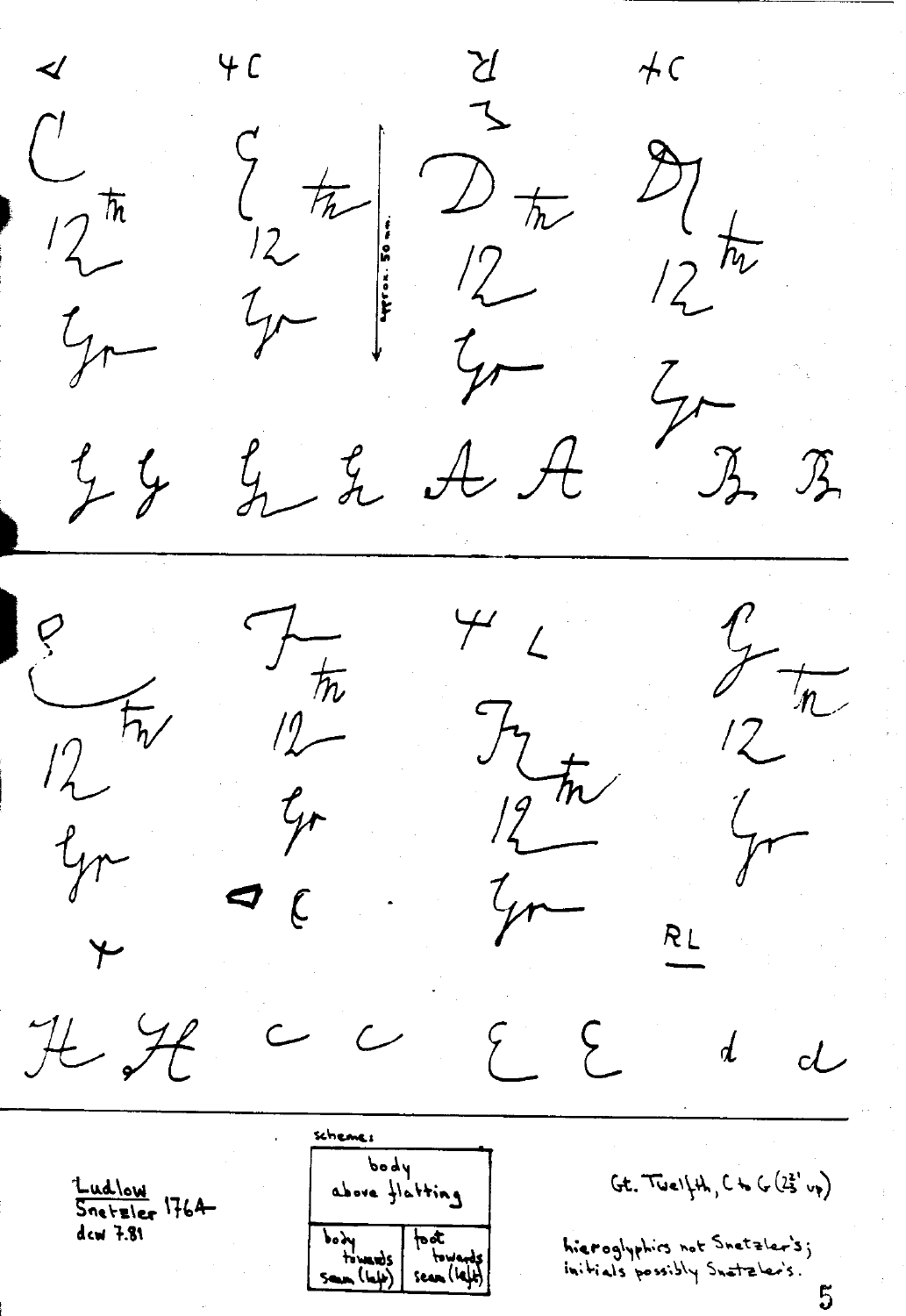$\frac{\pi}{12}\pi$  $\frac{11}{11}$  $\mathcal{P}$  $\mathcal{Y}_{\mathcal{L}}$  $12\sqrt{m}$  $12$  $\sqrt{\frac{\hbar}{L}}$ yr  $\frac{1}{\gamma}$ Ir  $rac{1}{\sqrt{2}}$  $EC$  $EC$  $\zeta$  $FC$  $\frac{1}{2}$  $e$   $e$  $f$  $d$  $f$ 九九  $\frac{1}{\sqrt{2}}$  $d \frac{d}{2}$   $e$  $222$  $a$  $H$   $2$  $z$  $h$  $\alpha$  $\frac{1}{2}$   $\frac{1}{2}$   $\frac{1}{2}$  $d$   $d$   $e$   $e$  $f_L$  $Gt$ . Twelfth,  $G#$  to  $B$ and  $c'$  to b'  $(\frac{2}{3}, \mu)$ Kudlow  $S_{\text{netaler}}$  1764  $4cm$  7.81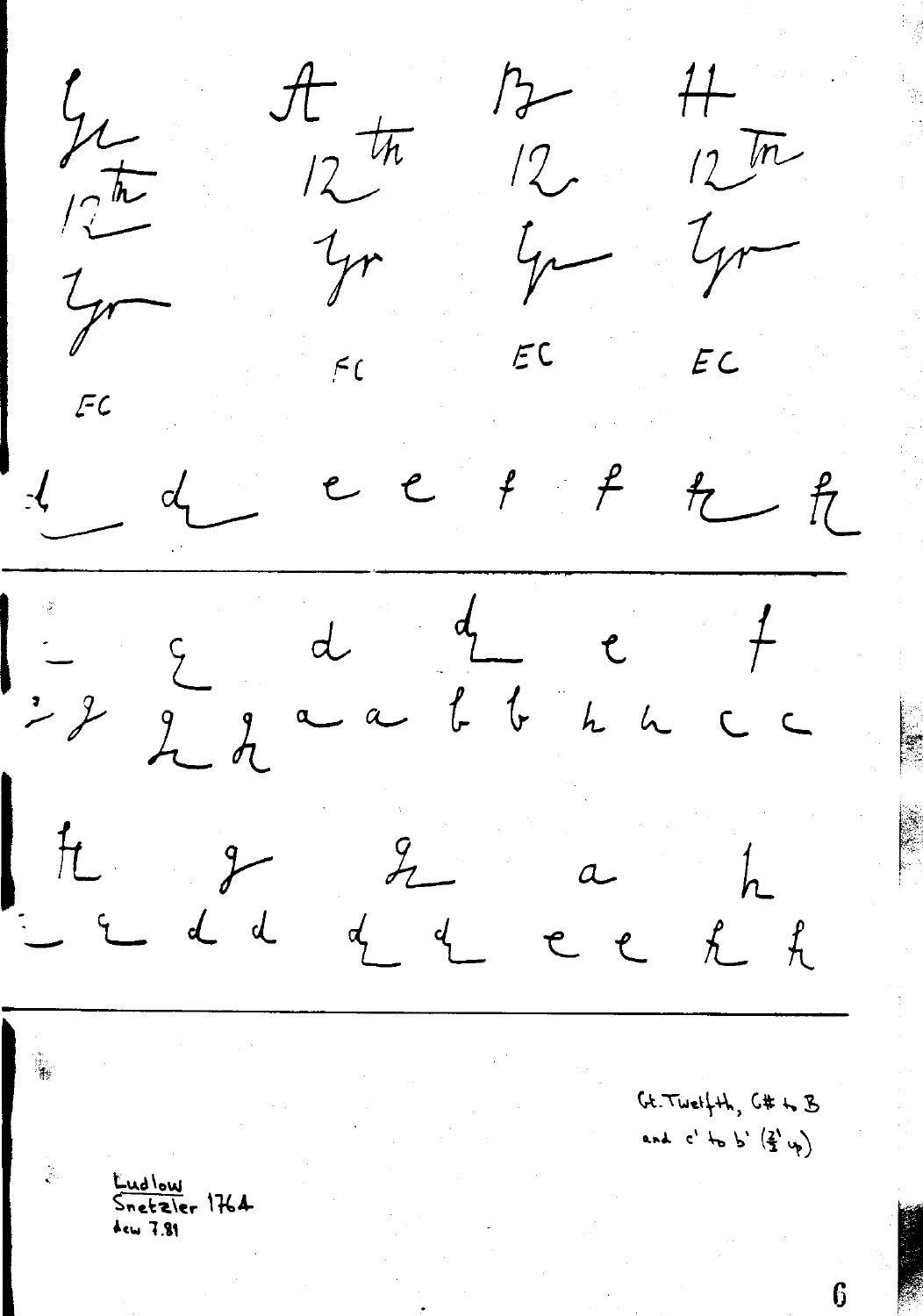<u>Inetzie</u>  $\mathbf{r}$  a Rotherham 1777 Jew 1.80/8.81  $\begin{matrix} \mathbf{u} & \mathbf{v} & \mathbf{v} \\ \mathbf{v} & \mathbf{v} & \mathbf{v} \end{matrix}$ position:  $15$  $\frac{1}{4}$  way vp  $\mathbf{B}$   $\mathbf{\dot{q}}$  $\subset$ resonator  $+$  $\theta$  $c<sup>2</sup>$  $15 - 15 + 5$  $h_{\text{re}}$  $4. \quad C_{3}$ mades  $15 - 15$  $\overline{15}$  $\overline{a}$ DD note also marked on foot pipe numbering on feet, dose  $D_{\mathbf{B}}$ :  $d_{\mathbf{B}}$ to seem<br>(see Wickens 'The Instruments of Samuel Green' p.67)  $\epsilon$ .  $\sum_{i=1}^{n}$  $F_1$  +  $J, J,$  $F(b)$  $rac{q}{r}$  $G_{4}$   $\frac{9}{7}$ Some upper Case markings:<br>Gt. Twelfth (C-F#)  $\mathsf{Gt}, \mathsf{Ff} \nmid \mathsf{f} \mathsf{a} \mathsf{e} \rightarrow \mathsf{h} \left( \mathsf{I} \mathsf{K} - \mathsf{B} \right)$ 7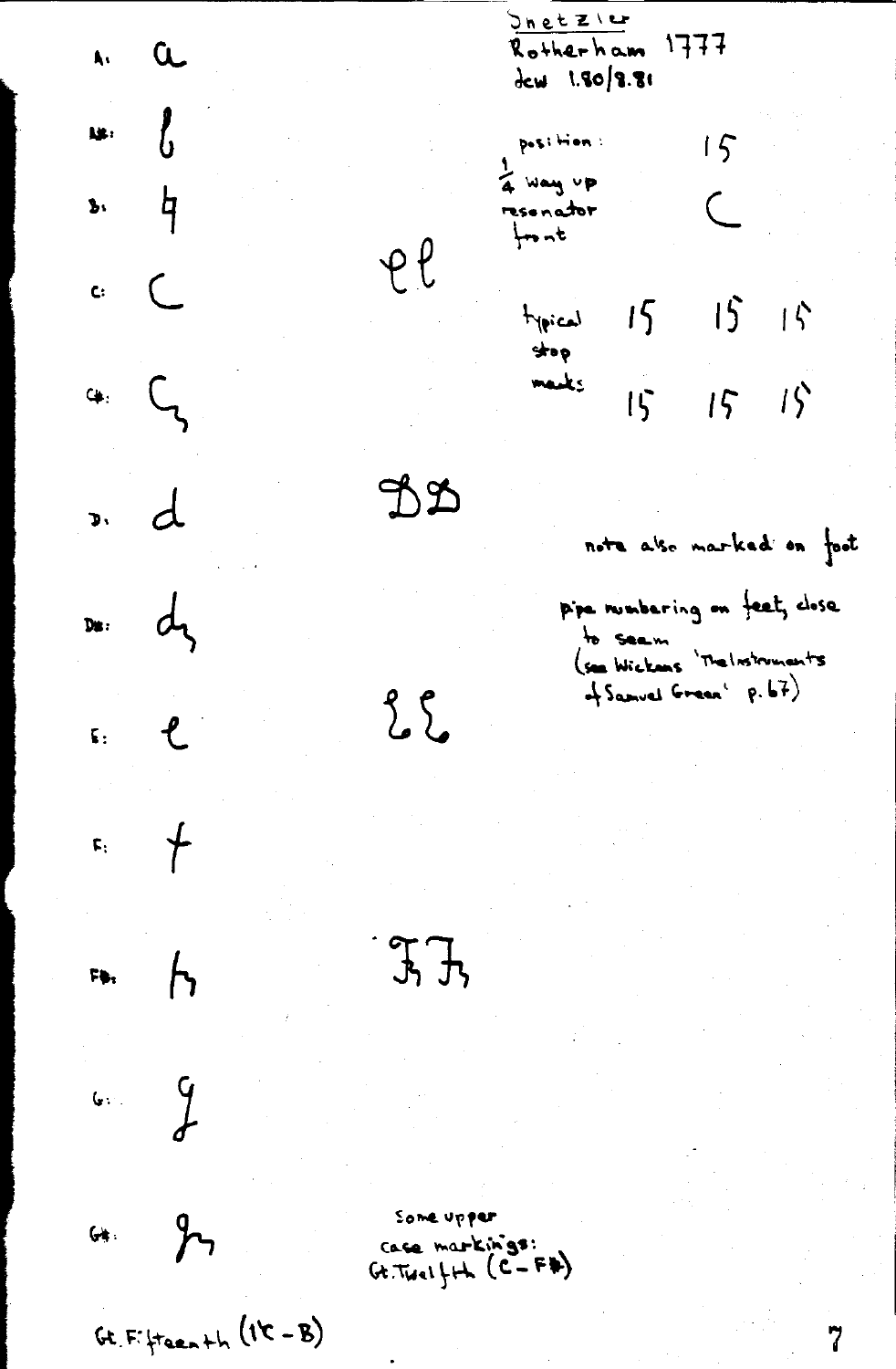yen viapason ITALISCOPPH ONS Mewby Hall from  $2\mu$  C to  $1\mu$  by  $a$ non Harby, c. 1772)  $+1$ body<br>vipe top body (front, top)  $\frac{1}{2}$ (Frecot)  $\mathcal{C}$  $(p_{\text{pre}}^{\text{cut}})$  $\overline{O}$ 0  $C$ \*  $C$ \*  $4696$  $\hat{\theta}$  $\begin{matrix} 2 \ 0 \end{matrix}$  $\frac{1}{2}$  $\alpha$ <br>0  $\alpha$  $0 * 24$  $\begin{array}{c} \mathcal{P} \\ \mathcal{P} \\ \mathcal{P} \end{array}$  $\overline{\mathcal{B}}$  $\mathcal{E}$  $\begin{matrix} 1 & 1 \\ 0 & 1 \end{matrix}$  $\frac{1}{7}$  $\overline{\mathcal{A}}$  $\overline{\mathcal{J}}$ ty  $f_{\rm \hat{X}}$  $\overline{O}$ dew 8.7.81 8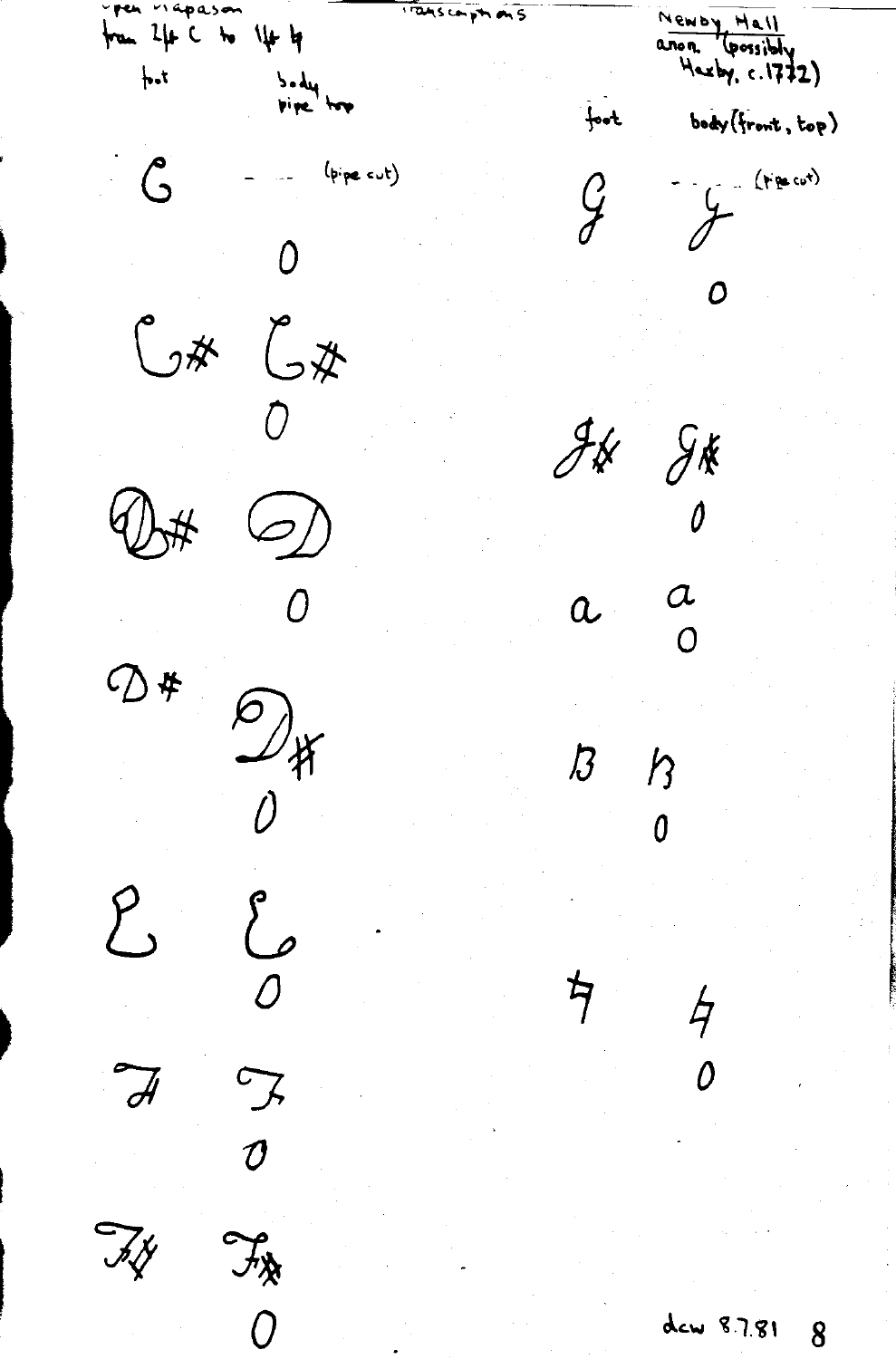$\mathcal{X}$ 

 $\sqrt{1/3}$ 

|                       |                        |                                           |                              |                                                                                                         | <b>AKREW</b><br>$\overline{\mathbf{t}}$ |                                                                                                                 |               |
|-----------------------|------------------------|-------------------------------------------|------------------------------|---------------------------------------------------------------------------------------------------------|-----------------------------------------|-----------------------------------------------------------------------------------------------------------------|---------------|
|                       | Watsall 1773           |                                           | $A_{pp}$ leford FFF          |                                                                                                         | Leigh 1777                              | Jt. Katharina-Ing-the-<br>Tower 1778                                                                            | <b>ALLAND</b> |
| $\blacksquare$        | $\boldsymbol{\lambda}$ | L                                         | L                            | $\mathbf{I}$                                                                                            | $\mathbf{c}$                            | $\alpha$                                                                                                        |               |
| M                     | $B^{\sim}$             | $\mathbf{f}$                              | ᡶ                            | <b>13</b>                                                                                               | $\mathfrak b$                           | {<br>U<br>$\mathsf{L}$                                                                                          |               |
| $\blacksquare$        | B                      | $\frac{1}{2}$                             |                              | 4                                                                                                       | <u>f</u><br>եր                          |                                                                                                                 |               |
| $\blacktriangle$      | 66                     | $\overline{C}$                            |                              | $\mathsf C$                                                                                             | t<br>p                                  | $\mathcal{L}% _{M_{1},M_{2}}^{\alpha,\beta}(\varepsilon)=\mathcal{L}_{M_{1},M_{2}}^{\alpha,\beta}(\varepsilon)$ |               |
| $\bullet$             |                        | $\beta$                                   | $\mathcal{C}$ #              | $\mathcal{L}_\mathcal{F}$                                                                               |                                         |                                                                                                                 |               |
| $\blacktriangleright$ |                        |                                           |                              | $\mathfrak{D}% _{T}=\mathfrak{D}_{T}\!\left( a,b\right) ,\ \mathfrak{D}_{T}=C_{T}\!\left( a,b\right) ,$ | d_                                      | <b>U</b>                                                                                                        |               |
| $\mathcal{H}$         | $\mathbf{t}$           | $d^*$                                     | ďγ                           | $\mathcal{D}^{\mathbf{x}}$                                                                              |                                         |                                                                                                                 |               |
| $\mathbf{r}$          |                        | $\mathfrak{k}$                            | $\epsilon$                   |                                                                                                         | L                                       |                                                                                                                 |               |
| F                     |                        | $\widetilde{\mathcal{F}}$<br>$\mathbf{f}$ | f                            | V                                                                                                       |                                         |                                                                                                                 |               |
| P <sub>p</sub>        | Ķ                      |                                           | $\boldsymbol{\Delta}$        |                                                                                                         | $\eta$                                  | $f$ s<br>{#                                                                                                     |               |
| $\mathbf G$           |                        |                                           |                              |                                                                                                         | $\frac{9}{2}$<br>9                      |                                                                                                                 |               |
| $\mathbf{G}$          |                        |                                           | Ķ                            |                                                                                                         |                                         | $\boldsymbol{\phi}$                                                                                             |               |
|                       | $\mathcal{C}$          |                                           | 0<br>1                       | $\overline{\mathfrak{k}}0$                                                                              |                                         | $\mathfrak{g}_0$                                                                                                |               |
|                       | 15                     |                                           |                              | $\overline{\mathcal{C}}$                                                                                |                                         | $\mathcal{N}$                                                                                                   |               |
|                       | $  \mathcal{I}$        |                                           | 017                          | က<br>ကု                                                                                                 |                                         |                                                                                                                 |               |
|                       |                        |                                           | $\overline{\mathcal{A}}$ رحا | $\overline{5}$                                                                                          |                                         | P                                                                                                               |               |
|                       |                        |                                           |                              |                                                                                                         |                                         | 9<br>卸工                                                                                                         |               |
|                       |                        |                                           |                              |                                                                                                         |                                         |                                                                                                                 |               |

 $\frac{1}{2} \sum_{i=1}^{n} \frac{1}{2} \sum_{j=1}^{n} \frac{1}{2} \sum_{j=1}^{n} \frac{1}{2} \sum_{j=1}^{n} \frac{1}{2} \sum_{j=1}^{n} \frac{1}{2} \sum_{j=1}^{n} \frac{1}{2} \sum_{j=1}^{n} \frac{1}{2} \sum_{j=1}^{n} \frac{1}{2} \sum_{j=1}^{n} \frac{1}{2} \sum_{j=1}^{n} \frac{1}{2} \sum_{j=1}^{n} \frac{1}{2} \sum_{j=1}^{n} \frac{1}{2} \sum_{j=1}^{n$ 

ρÝ,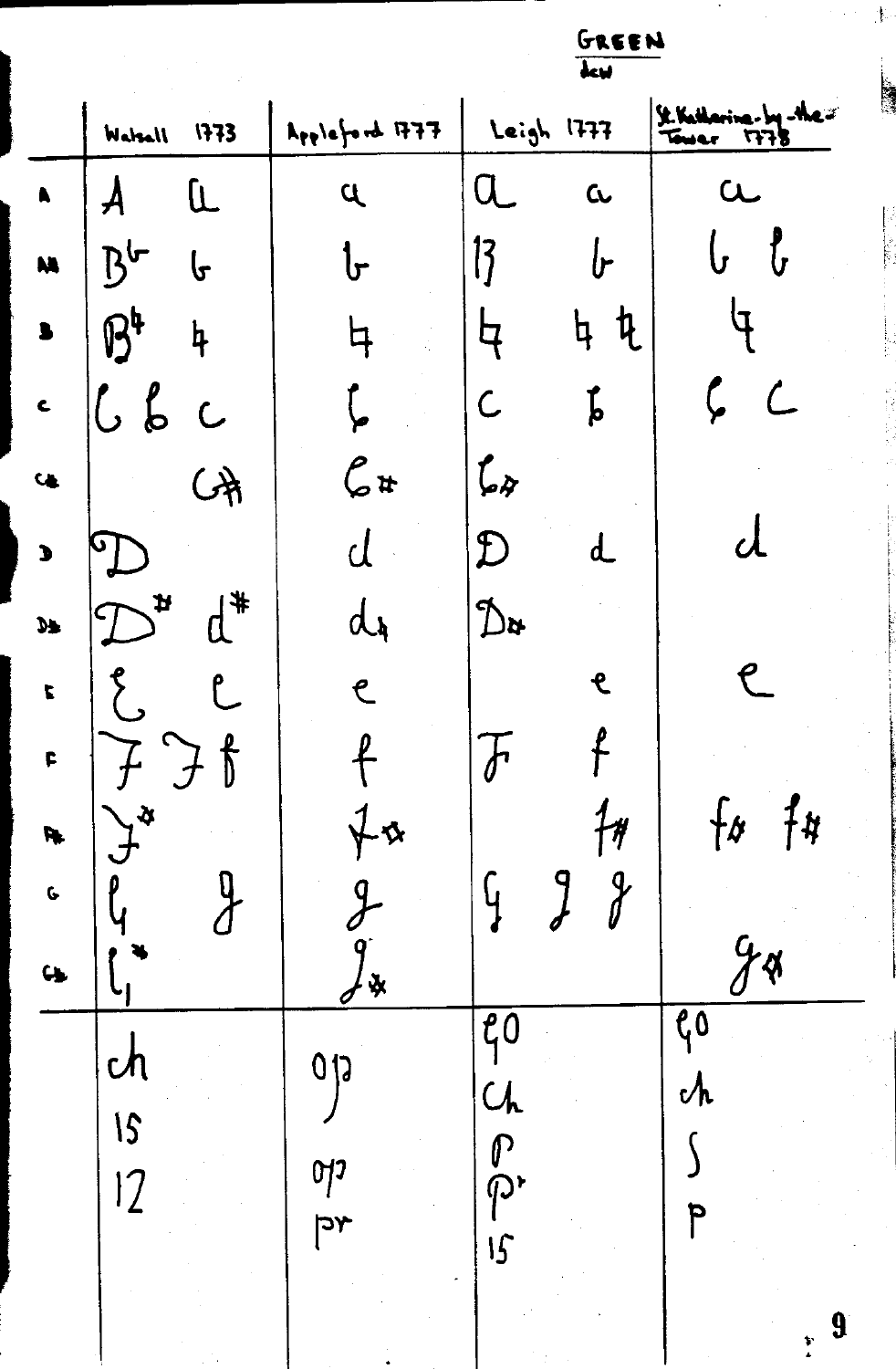|                           | Aberdeen 1778           | Bangor 1779              | Casterbury 1784 Hampshire 1787 |              |
|---------------------------|-------------------------|--------------------------|--------------------------------|--------------|
| $\mathbf{A}$              | $\bullet$<br>$\alpha$   | $\alpha$                 | $\alpha$                       |              |
| N.                        | $B$ $B$<br>$\mathbf{b}$ | R<br><b>(</b>            | Ն<br>乃                         |              |
| $\overline{\mathbf{S}}$   | ५<br>৸                  | $\mathbf{\ddot{q}}$<br>ዒ | կ                              | b            |
| $\bullet$                 | $\mathbf{C}$            | جا                       |                                | $5\,$ C      |
|                           |                         |                          |                                |              |
| $\mathbf{D}%$             | d                       |                          | d                              | d,           |
| $\mathbf{M}$              |                         | ďγ                       |                                |              |
| $\overline{\mathbf{r}}$   | L                       |                          | e.                             |              |
| $\boldsymbol{\mathsf{F}}$ |                         |                          |                                |              |
| $\ddot{H}$                |                         | 孙                        |                                |              |
| $\mathbf{C}$              |                         |                          | g<br>Y                         |              |
| $\ddot{\bullet}$          | $J^*$                   |                          |                                |              |
|                           | <u>o</u>                | $f_0$                    | $c_{1}$                        | $\sigma$ h   |
|                           | ρ                       | $\epsilon$ $\mathbf{k}$  | $c_{\mid}$                     | $\mathsf{P}$ |
|                           | 15                      |                          | $\boldsymbol{r}$               | 15<br>15     |
|                           |                         | $\int_{5}$               |                                |              |
|                           |                         |                          | $\frac{3}{4}$                  | 10           |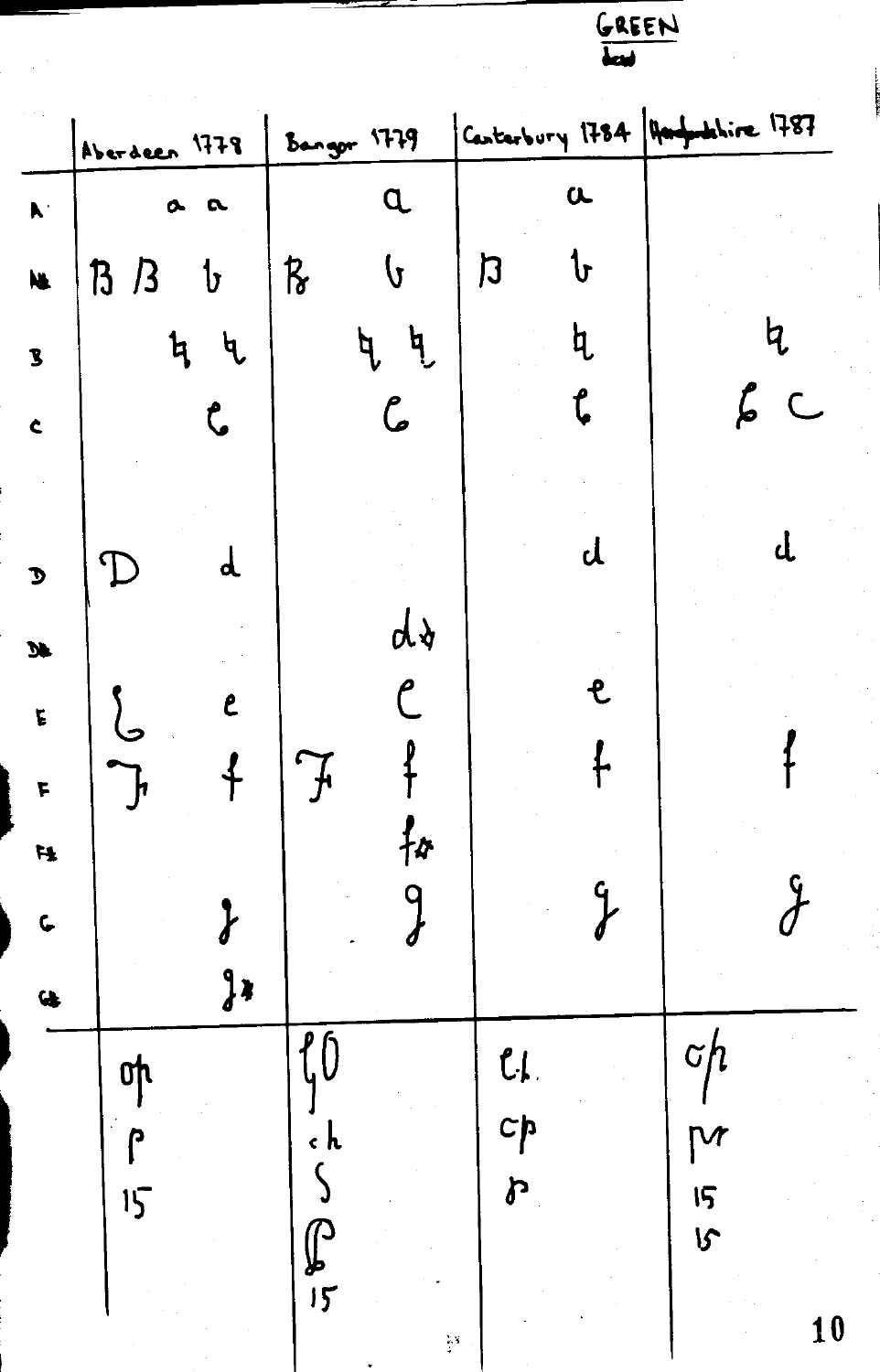j

 $\frac{1}{2}$ 

i<br>P

 $\begin{array}{c}\n\cdot \\
\cdot \\
\cdot\n\end{array}$ 

 $\frac{1}{2}$ 

|                       |                            |                                       | GREEN                         |                       |                                |                           |                                |             |               |                          |
|-----------------------|----------------------------|---------------------------------------|-------------------------------|-----------------------|--------------------------------|---------------------------|--------------------------------|-------------|---------------|--------------------------|
|                       |                            | $E4$ ith Waston 1787   Toubridge 1788 |                               |                       |                                |                           | Attingham 1788 Weakn Hall 1790 |             |               |                          |
| $\blacktriangleright$ | $\mathcal{A}$              | $\alpha$                              |                               | $\boldsymbol{\alpha}$ |                                | $\overline{u}$            | CL                             |             |               | a a                      |
| $\blacklozenge$       | 13                         | $\mathbf{r}$                          |                               |                       |                                |                           | $f_{\Gamma}$ $f_{\Gamma}$      | 好           |               |                          |
| $\mathbf{B}$          | 气                          | $\mathfrak{h}$                        |                               | է                     |                                | $\frac{1}{2}$             | $\frac{1}{2}$                  |             |               | <b>ધ ધ</b>               |
| $\mathsf{C}$          | $\boldsymbol{\zeta}$       | F                                     | $\boldsymbol{\zeta}$          |                       | $\pmb{\zeta}$                  | $\boldsymbol{\mathit{f}}$ | $\subset$                      |             |               |                          |
| $\bullet$             | 64                         | 6x                                    |                               | CŘ                    | $\mathcal{L}^*$                |                           | $L*$ $C*$                      |             |               | $f_{\phi}$ is $C_{\phi}$ |
| d                     | $\boldsymbol{\mathcal{G}}$ | $\iota$                               | $\mathfrak{D}$                |                       |                                |                           | $\boldsymbol{d}$               |             |               | ddd                      |
| <b>Dk</b>             | ∮∗                         | $d$ \$                                |                               |                       | $\mathcal{L}$                  |                           |                                |             |               |                          |
| $\mathbf{r}$          | $\frac{1}{6}$              | $\mathfrak{C}$                        |                               | $\epsilon$            |                                | $\mathbf{C}$              | $\epsilon$                     |             |               | むし                       |
| $\blacktriangleright$ | 7                          |                                       |                               |                       |                                |                           | n.                             |             |               | 0.                       |
| $\mathbf{p}$          | $\mathcal{J}_{\mu\nu}$     | <i>{</i> »                            |                               |                       | $H^*$                          |                           |                                |             |               |                          |
| $\mathbf G$           | b<br>Y                     | J                                     |                               |                       |                                |                           |                                |             |               |                          |
| Œ                     |                            | $J^*$                                 |                               |                       |                                |                           | $y^*$                          |             |               |                          |
|                       |                            |                                       |                               |                       | $\mathfrak{c}$                 |                           |                                | ၯႜ          |               |                          |
|                       | Ses<br>/se <i>s</i>        |                                       | $\mathcal{S}$                 |                       | $\boldsymbol{\varGamma}$<br>19 |                           |                                |             |               |                          |
|                       |                            |                                       | fer<br>$\mathbf{J}_{\bullet}$ |                       | <b>S</b>                       |                           |                                | <b>Elas</b> |               |                          |
|                       |                            |                                       |                               |                       | $\overline{2}$                 |                           |                                |             | M.S. S.       |                          |
|                       |                            |                                       |                               | 11                    |                                |                           |                                |             | sonity Swell. | 2 is a scale number      |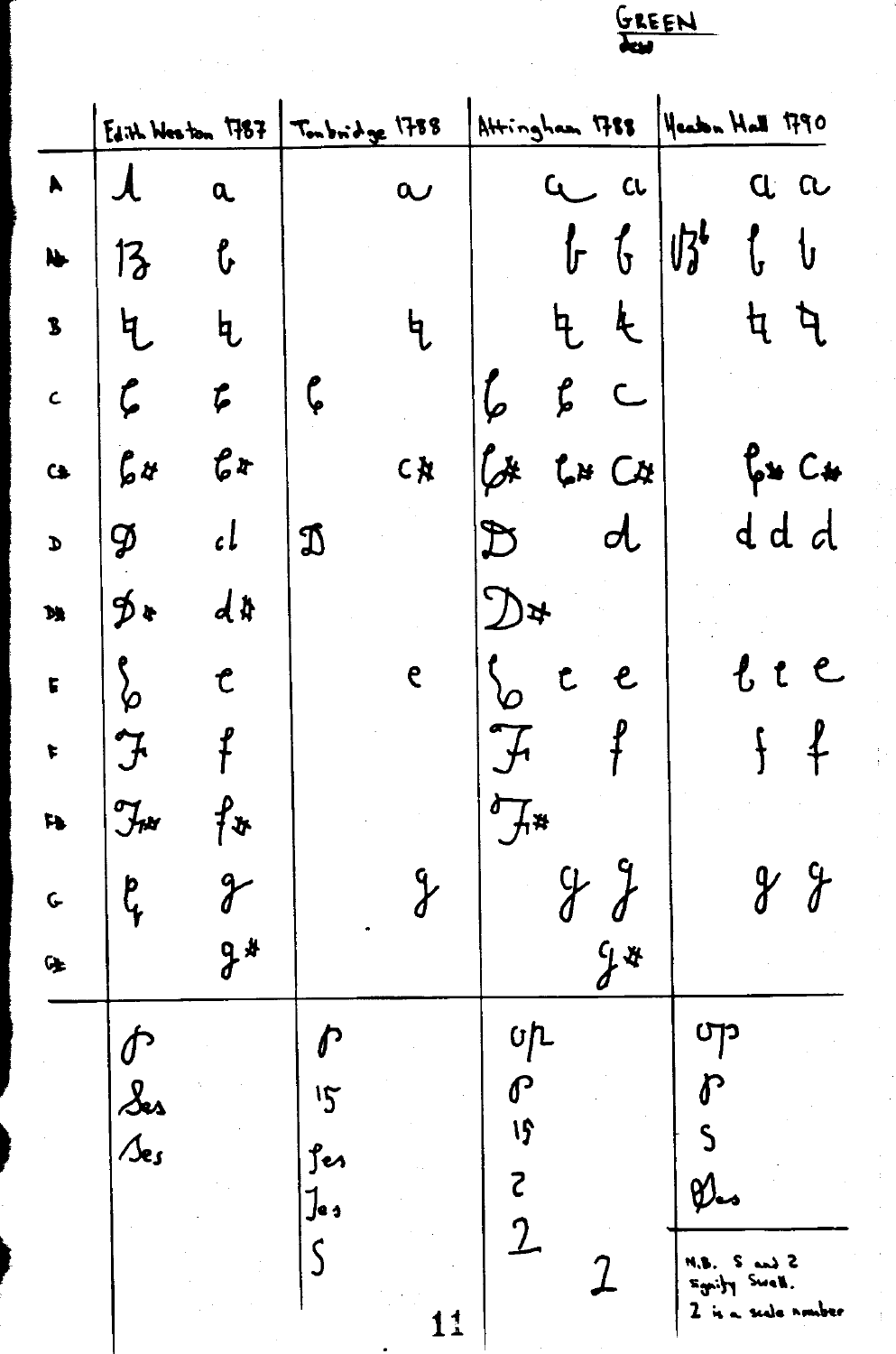Old Heathfield 1795 | Dublin 1797 Tesmona House 1.d. Temwoodh 1792  $\mathcal{A}$  $\alpha$  $\alpha$  $\alpha$  $\overline{\mathbf{a}}$  $\blacksquare$ <u>{</u>  $\mathbf{t}$  $\mathbf b$  $\mathbf{M}$  $134$ f <sup>l</sup>  $\frac{1}{2}$  $\hbox{h}$  $\overline{\mathbf{B}}$  $\mathbf{C}$  $\frac{1}{2}$ t.  $\mathbf{c}$  $\overline{\mathsf{C}}$  $\mathbf c$  $\mathcal{L}_{\varphi}$ C#  $C_{\frac{1}{2}}$ cl  $\mathfrak{D}$  $\int$  $\mathbf D$  $d^{\sharp}$  $cl$ #  $d$ N  $\epsilon$  $\mathcal C$ Ĉ.  $\overline{\mathcal{C}}$  $\tilde{\mathbf{E}}$  $f$  $\overline{\mathbf{r}}$  $f$ \*  $44$  $\overline{\mathcal{H}}$ R.  $\mathfrak{l}$  $\int$  $\frac{9}{5}$  $\int$  $\epsilon$ 9  $\mathbf{C}$  $f$  $\mathcal{Y}^{\mu}$  $\bullet$  $\boldsymbol{\vartheta}$ 15  $\mathfrak{g}$ 户  $10$  $15$  $r$  $\mathcal{L}$  $\phi$  $\frac{12}{15}$ gles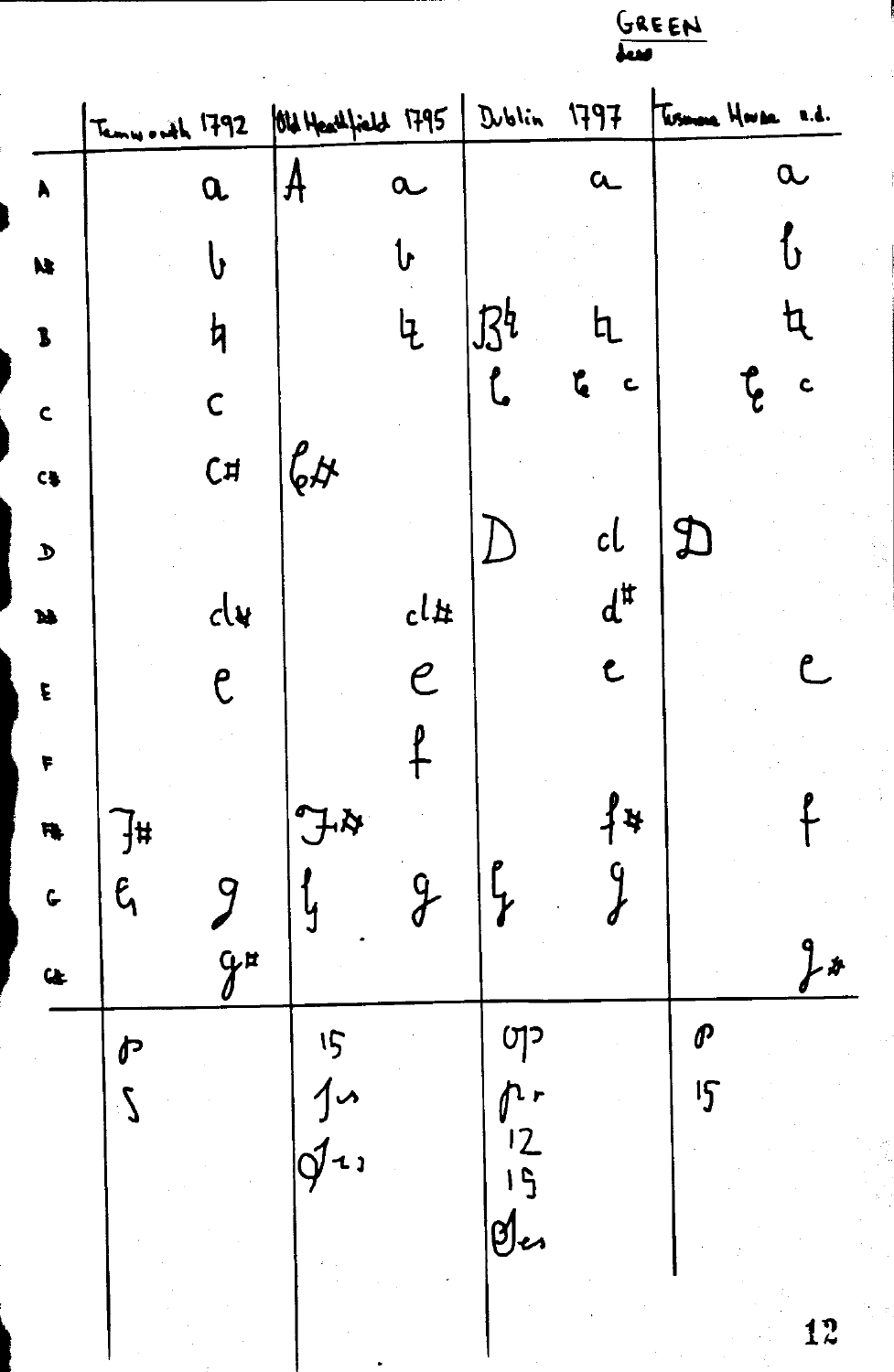Temworth Schame: Swall Principal  $\text{foch}(\text{froot}, \text{mid})$ body (front, mid) that (RM seam)  $\mathcal{P}$  $\mathsf{S}$  $\widetilde{d\mathcal{L}}$  $\mathbb{Z}$ Su  $\mathcal{P}$  $\delta$ unscrambled C<br>Pr<br>Su  $7#$  $\overline{original}$ <sup>E</sup>-dian Smith Green  $H \bullet H$  $1713 - 14$  $1667$  ? 1792 1927

subsequent pages show the body mark incrembled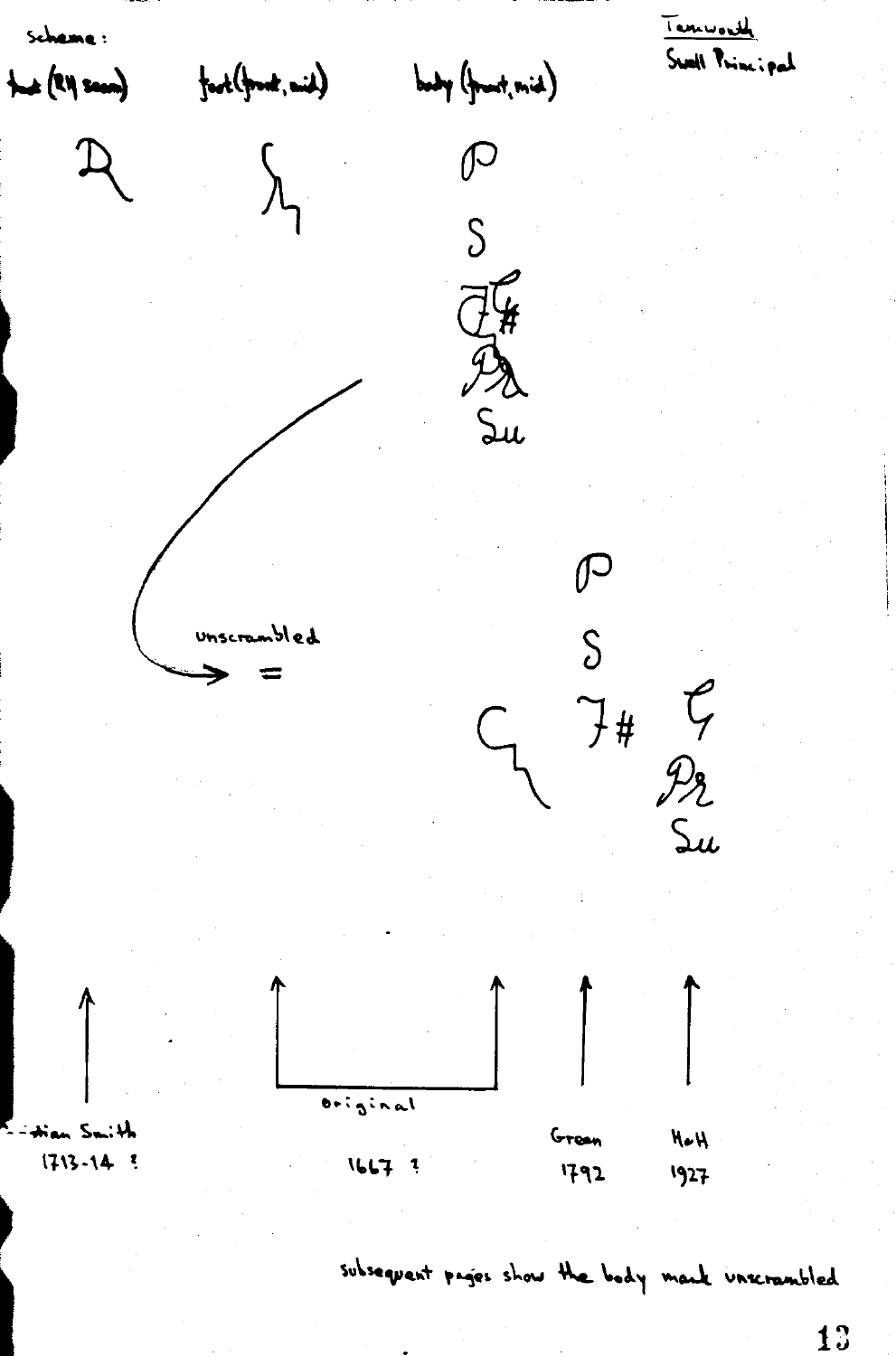'Tamworth<br>'Swell Principal  $\frac{8}{4}$ HR24  $\frac{1}{2}$  $\widetilde{y}$  $\begin{matrix} 5 \end{matrix}$  $\zeta$  $\sum_{i=1}^{n}$ Pr<br>Su  $74$  $\mathcal{G}'$  $e_{\#}$  $\mathsf{S}$ Lw  $\ell_{1}$  $\overline{p}$  $\frac{\rho}{\sqrt{2}}$  $\boldsymbol{\phi}$  $\overset{a}{\mathcal{P}}_{2}$  $\overline{S}$ Su  $9<sup>#</sup>$  $\frac{4}{1}$  $\mathcal{P}$  $\begin{array}{c} G \ \nleftrightarrow \rightarrow \\ \n& \searrow \rightarrow \\ \n& \searrow \rightarrow \end{array}$  $\mathsf{S}$  $\overline{a}$ 14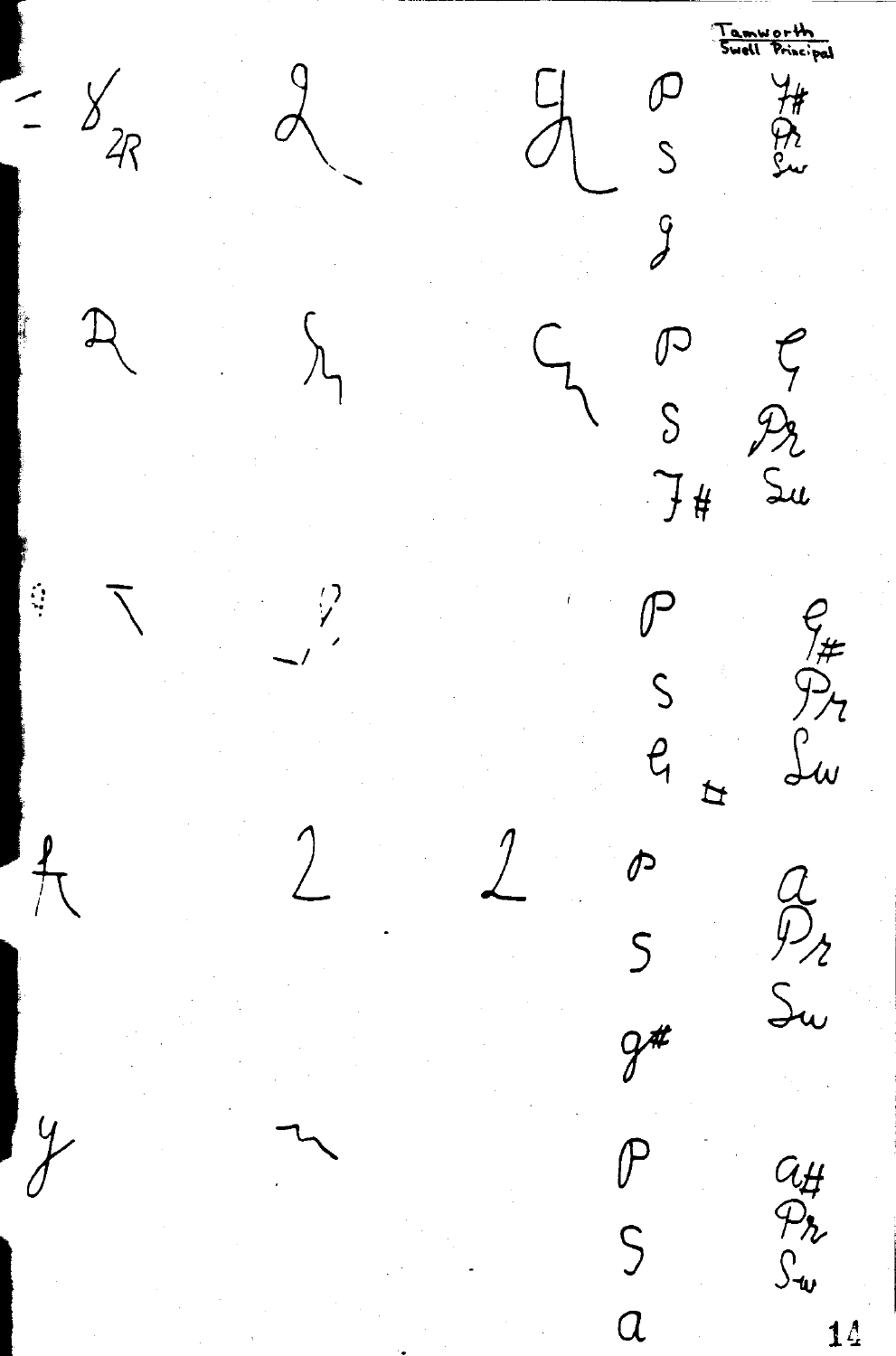<u>i amisse ath.</u><br>Su**gir P**rinci pah Rome<br>Sw  $\begin{array}{c}\n\mathcal{D} \\
\mathcal{S}\n\end{array}$  $\overline{\mathcal{L}}$  $\sqrt{ }$ agal Josh  $\chi$  $\gamma$  $\int$ PSCPS CHANGE  $\subset$ e Col  $\overline{4}$  $D_{\mu}$ <br> $D_{\nu}$ <br> $\sum_{\omega}$  $\overline{15}$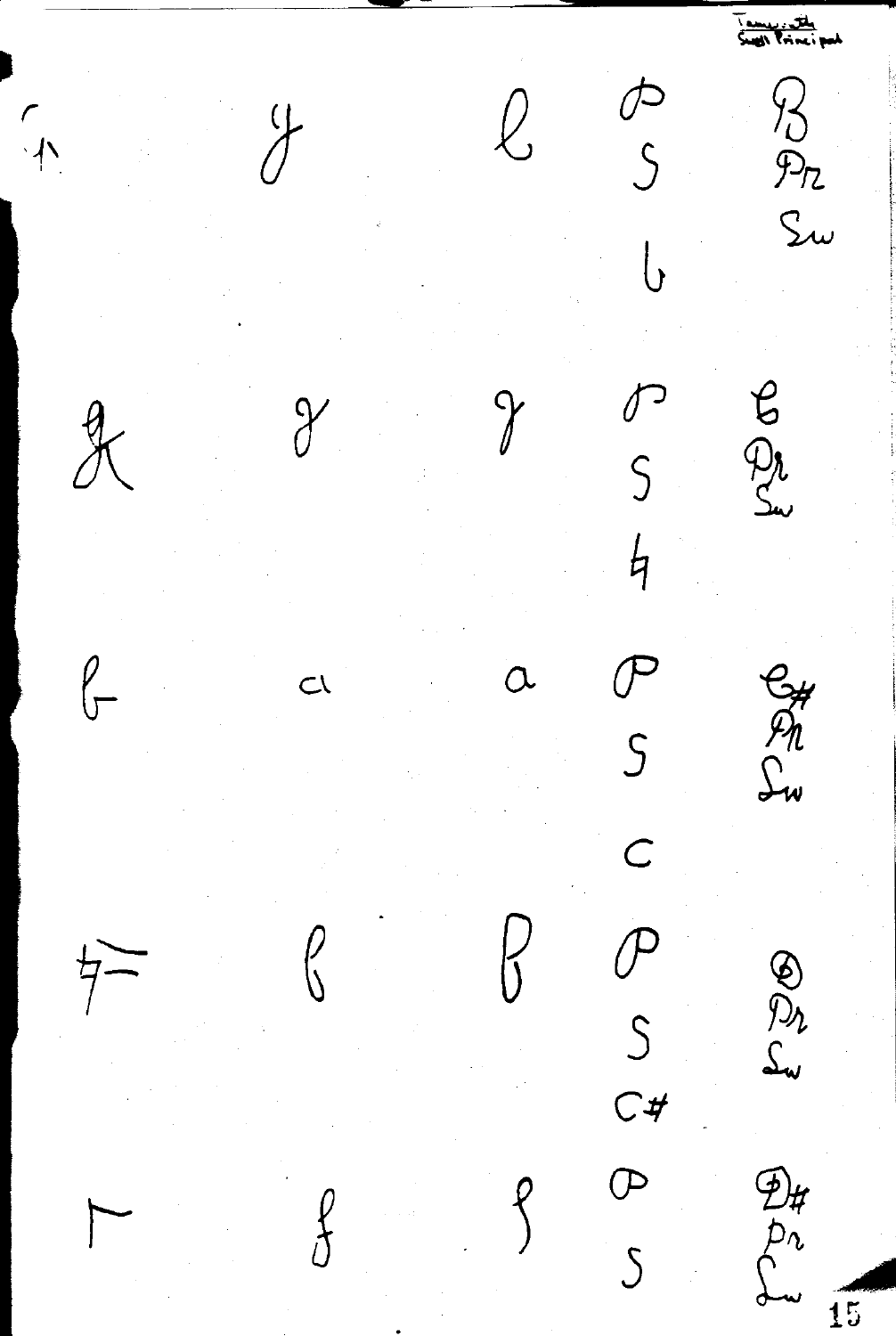Tumuradh<br>Siall Principal  $800n$  $\mathbb{P}$ <br> $S$  $d$  $72<sub>w</sub>$  $\mathcal{P}$  $\overline{\mathcal{S}}$  $\overline{C}$  $\frac{1}{2}$  (breigh PS g Compt  $\frac{1}{\sqrt{2}}$  $\equiv$  $\frac{a}{b}$ 16  $\setminus$  .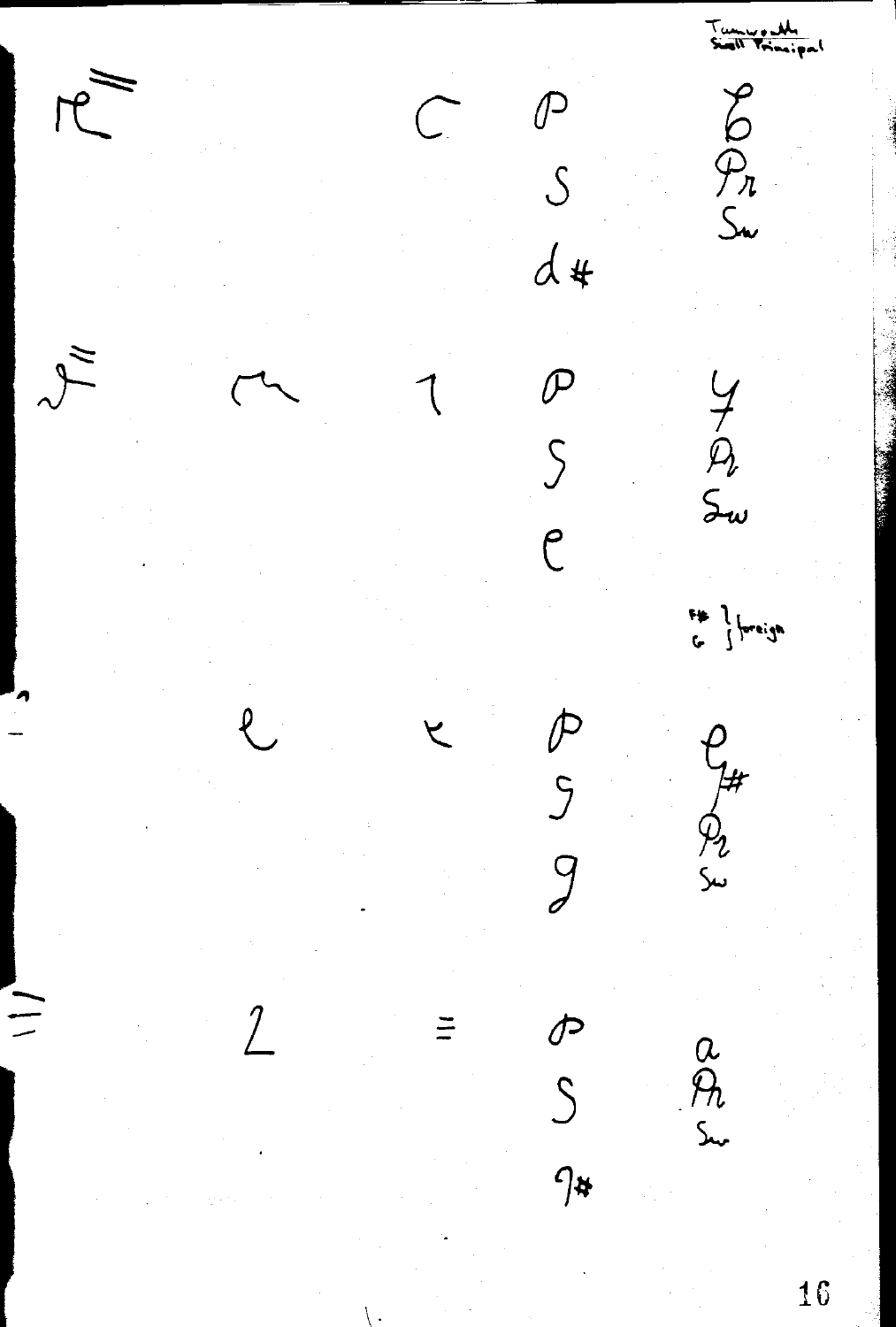Great Trump et Du Trow Pipe nantings anon. Trumpet  $(5.6$  reen organ)  $dcw = 9.79.$  $\sim$  $C^{\dagger}$  $\mathcal{D}$  $\lambda$ <sup> $\lambda$ </sup> .<br>e  $\mathbf{e}^{\mathbf{v}}$  $f$  $\mathcal{L}_t$  $\int$  $\begin{cases} \frac{1}{\sqrt{2}} \\ \frac{1}{\sqrt{2}} \end{cases}$  $\int_0^1$  $\frac{9}{5}$  $\int$ #  $9^{\frac{1}{4}}$  $\alpha^{\pm}$  $\bigg($  $P$  $\frac{2}{c}$  $\sum$  $17$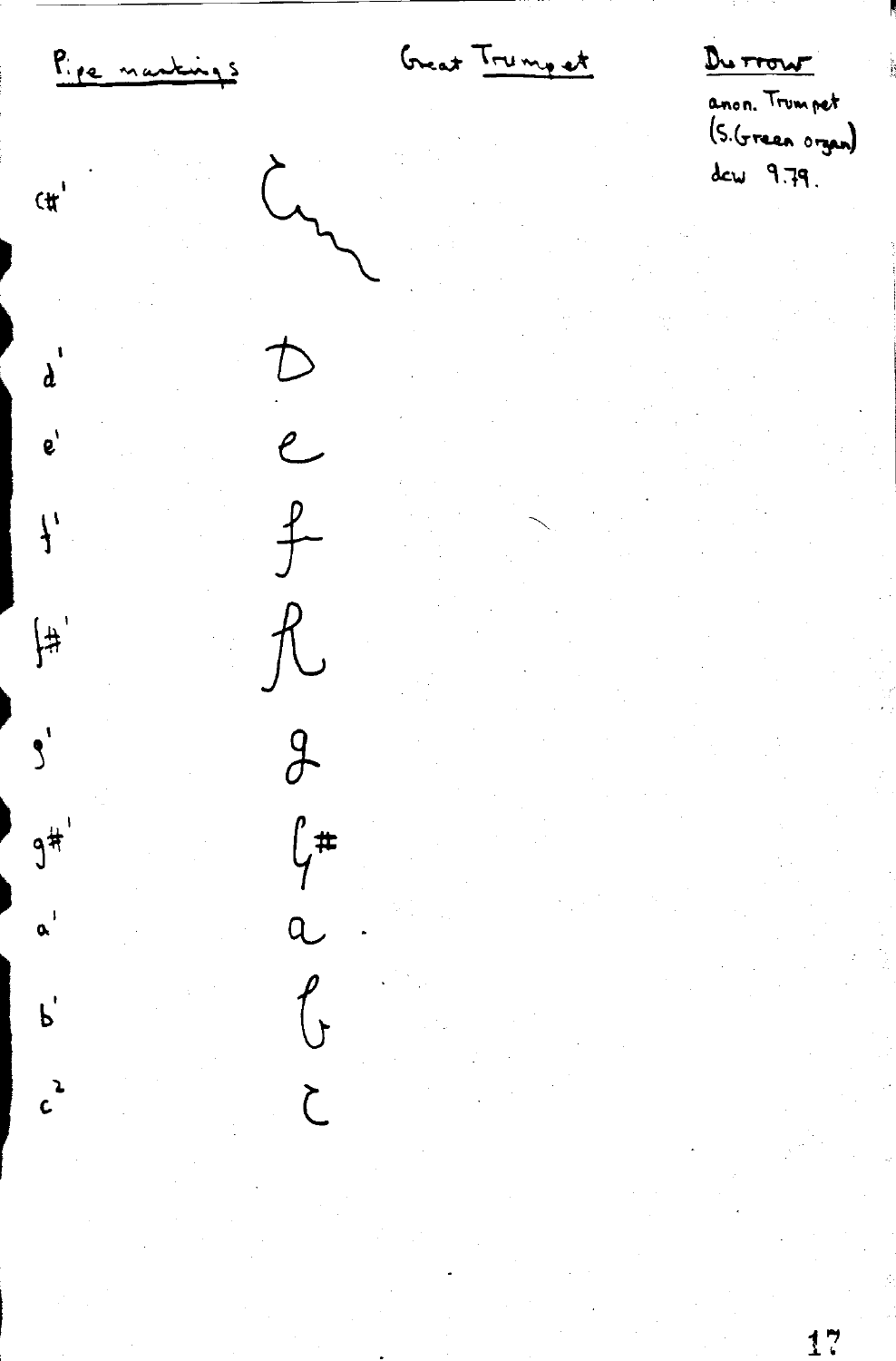W.P. Mander's Lamarsh<br>Chamber organ 1803 Pelham Gallery<br>Chamber organ - C.1790 chamber organ 1806  $bdy$ pot pop  $\frac{1}{2}$ m  $\sim$  $a \ a$  $\alpha$  $\sqrt{2}$  $\overline{C}$  $y^{\sim}$  $\int$  $\frac{1}{3}$ N  $\frac{1}{2}$  $4<sup>1</sup>$  $\not\vdash$  $\overline{L}$ B<br>女  $L_{\phi}$  $\mathbf{C}$  $\overline{\mathcal{L}}$  $\overline{\mathcal{L}}$  $\mathbf{c}$  $\begin{array}{ccc} & & \mathcal{L} \downarrow \ & \mathcal{L} \downarrow \ & & \mathcal{L} \end{array}$  $\boldsymbol{\lambda}$ dot  $\Rightarrow$  $\epsilon$  $\int_{\tau}$ ل  $\frac{1}{2}$  $\ddot{t}$  $\overline{J}$  $\mathbf{F}_{\mathbf{r}}$  $J$  9  $\mathbf{y}$  $\frac{1}{2}$  $\int$ (E)  $ec\{C\}$  $\frac{1}{\sqrt{6}}$ mesurements  $C_{\uparrow}$   $\uparrow$   $C_{\uparrow}$ <br>  $\uparrow$   $\uparrow$   $\uparrow$ <br>  $\uparrow$   $\uparrow$   $\uparrow$ (a)  $H_{\#}$   $H_{\gamma}$  $\begin{array}{ccc}\n\text{measurement} & \text{if } & \text{if } \\
\text{in } & \text{max of} & \\
\text{if } & \text{if } & \text{if } \\
\text{if } & & \text{if } \\
\end{array}$ Principal Principal  $d#$   $\rightarrow$   $c^2$ Lu be body: Elleup **CENTre**  $int$ <u>G.P. England</u> Untidy Versions chamber organs of body script dew 1086/1.87 Principal 18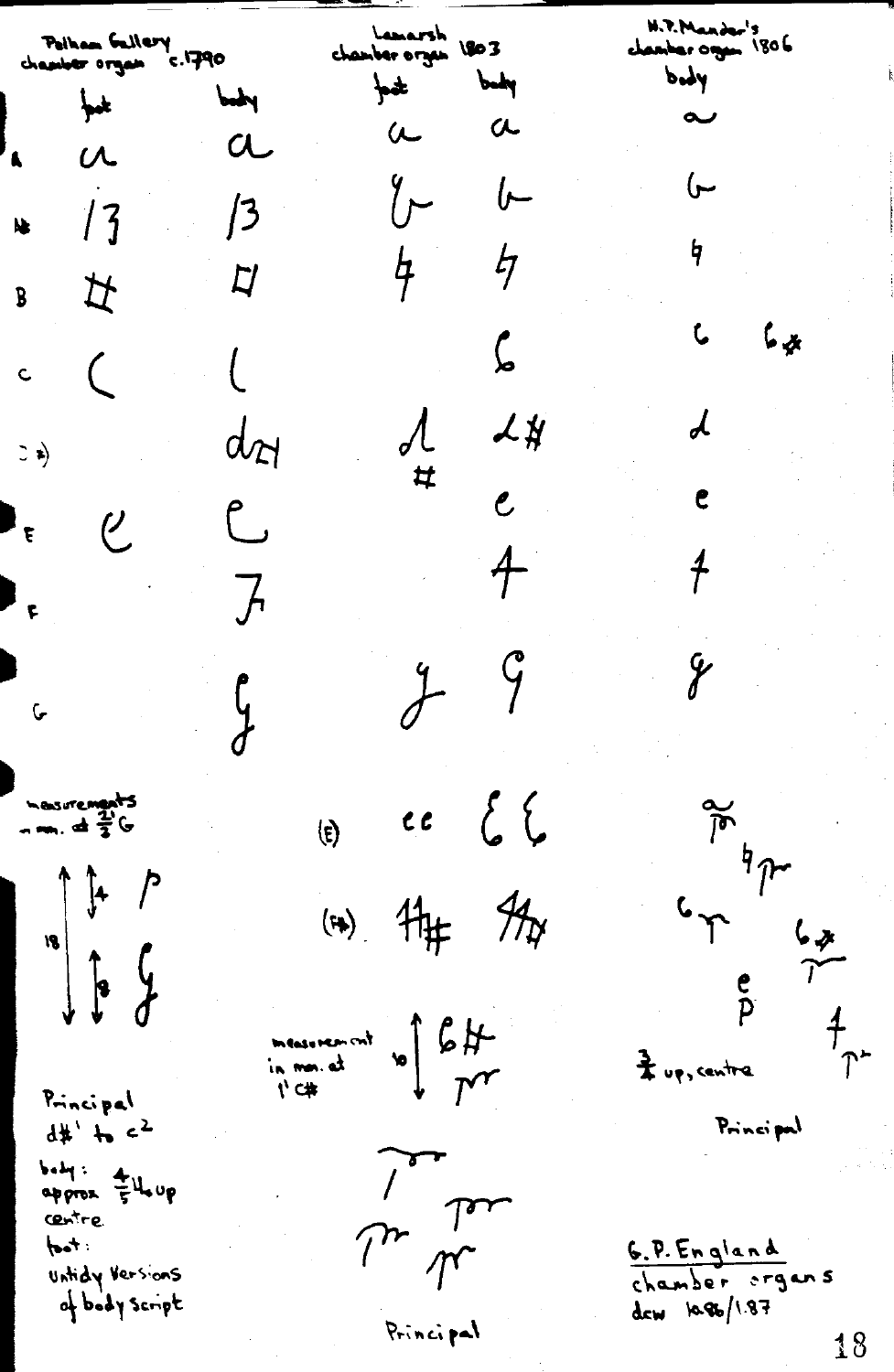

Ohrmann & Nutt 1803 Macalesfield, St. Alban pipe marking scheme (reduced size) Great  $O_p$  2, St,  $P_{r_1}$ 15

dew 10.79.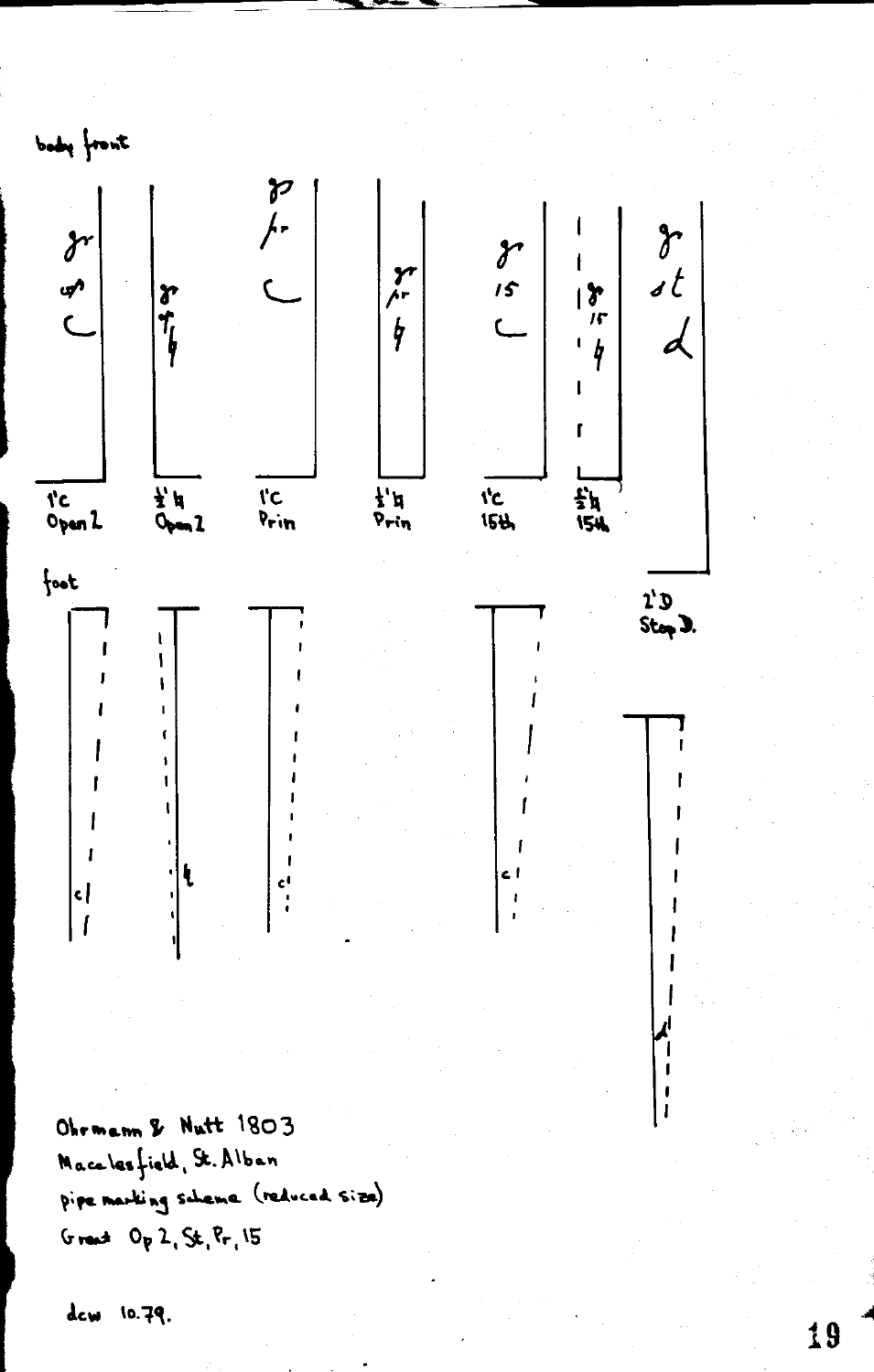$\frac{d}{dt}$  $5 - 32$ ىــ Aw 10.79  $\ell$  i d  $27 - 37$ 1803  $\frac{1}{2}$  $\frac{1}{2}$ م<br>م メップ  $23.38$ J 3 d ವ 安  $A_{\vec{c}}$ do 3 d Is is do I god Ł ┻ to is at  $+920$  $\overline{+}$ Le 20  $L = i\delta$  $\sqrt{ }$ b 3d I f f  $-\frac{2}{\sqrt{2}}$  $\overline{z}$ I sh  $\frac{1}{2}$  $\overline{\mathcal{L}}$  $L = 7$ 。<br>予 to go こうこう is sí  $\ddot{\vec{z}}$  $\overline{20}$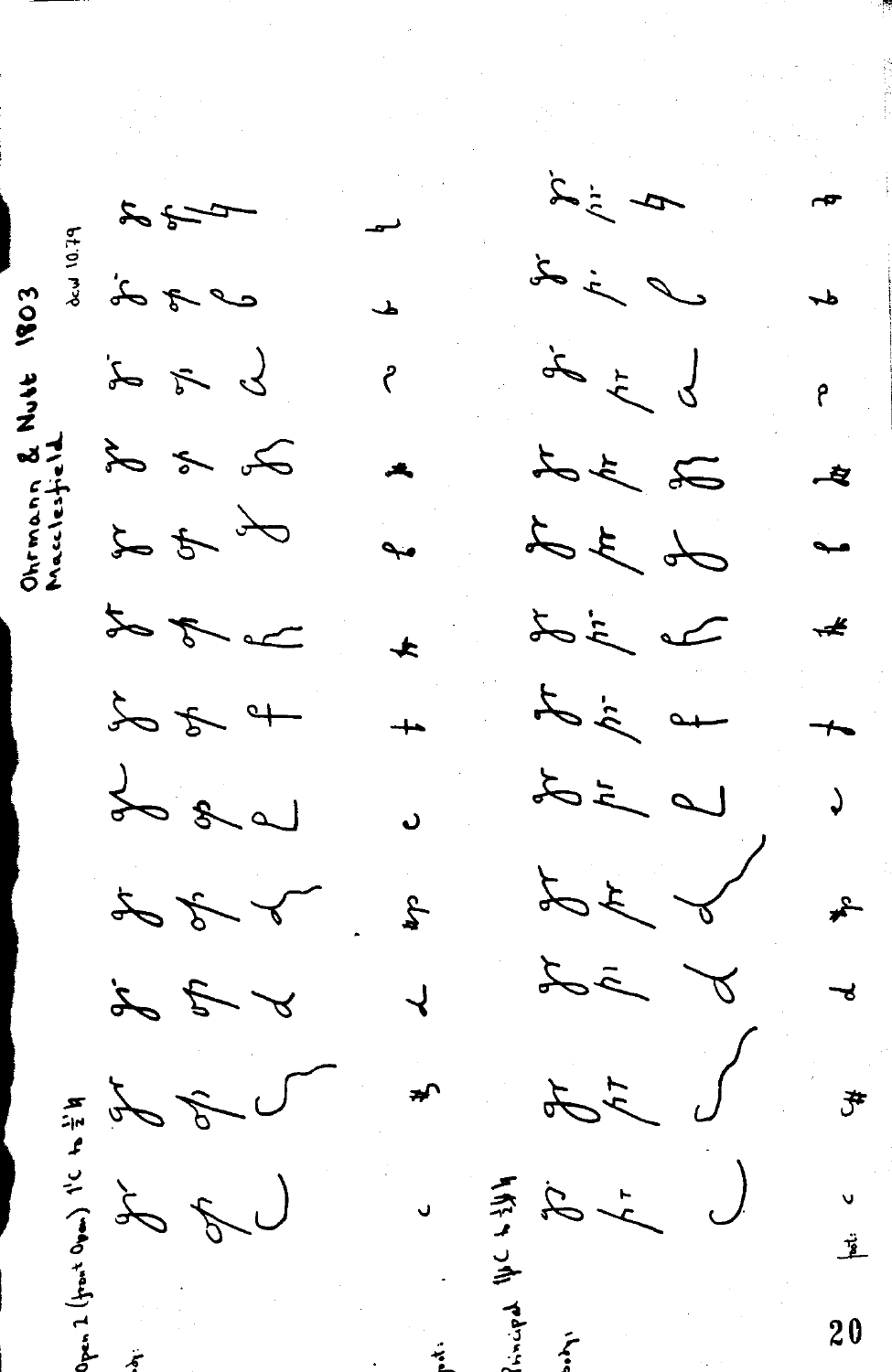$\widetilde{\mathcal{Y}}$ Ohrmann & Nutt 1803 AWWA  $\infty$  $\hat{z}$ E + D + J  $\rightarrow$  $Z^{2}$ 554  $\begin{array}{c} \mathbf{1} \end{array}$ おいわ 志  $\frac{1}{2}$  $\approx 9$ m 24  $\frac{4}{\pi}$ tok at  $888$  $565$ J  $\begin{picture}(20,5) \put(0,0){\vector(1,0){30}} \put(15,0){\vector(1,0){30}} \put(15,0){\vector(1,0){30}} \put(15,0){\vector(1,0){30}} \put(15,0){\vector(1,0){30}} \put(15,0){\vector(1,0){30}} \put(15,0){\vector(1,0){30}} \put(15,0){\vector(1,0){30}} \put(15,0){\vector(1,0){30}} \put(15,0){\vector(1,0){30}} \put(15,0){\vector(1,0){30}} \put(15,0){\vector(1,$  $\mathbf{A}$  $\frac{1}{8}$  $\lambda$  $\frac{1}{2}$  $x^2$ ىل<br>كا  $3/3$ <br>3<br>1<br>1<br>1<br>1<br>3<br>1<br>3<br>1<br>3<br>1<br>3<br>1<br> تو آخر پر 一季 一季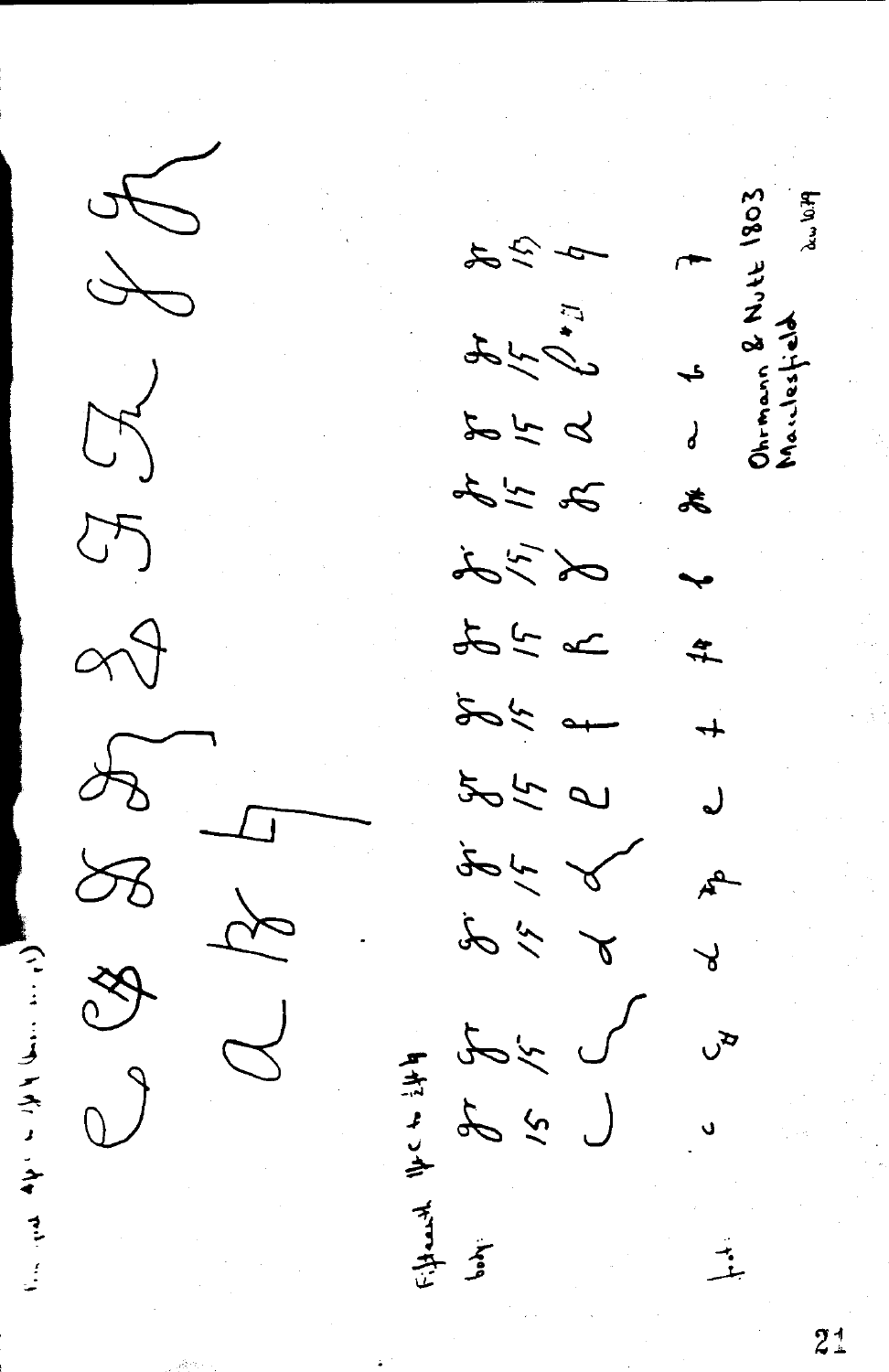ELLIOT chamber organ 1818 Lancing College

l  $\overline{4}$  $\mathsf{C}$  $\chi$  $\mathcal{E}$  $P$  7  $\int$  $\delta p$ 

Open Diapason

 $\overline{7}$ 

Seale no. 7

Principal Scale no. 7

 $\mathcal{Q}$ 

 $\overline{9}$ 

 $\subset$ 

 $\mathscr{J}$ 

 $\mathcal{E}$ 

 $\beta$ 

 $\int$ 

 $\lambda^{\gamma}$ 

 $\overline{7}$ 

 $22$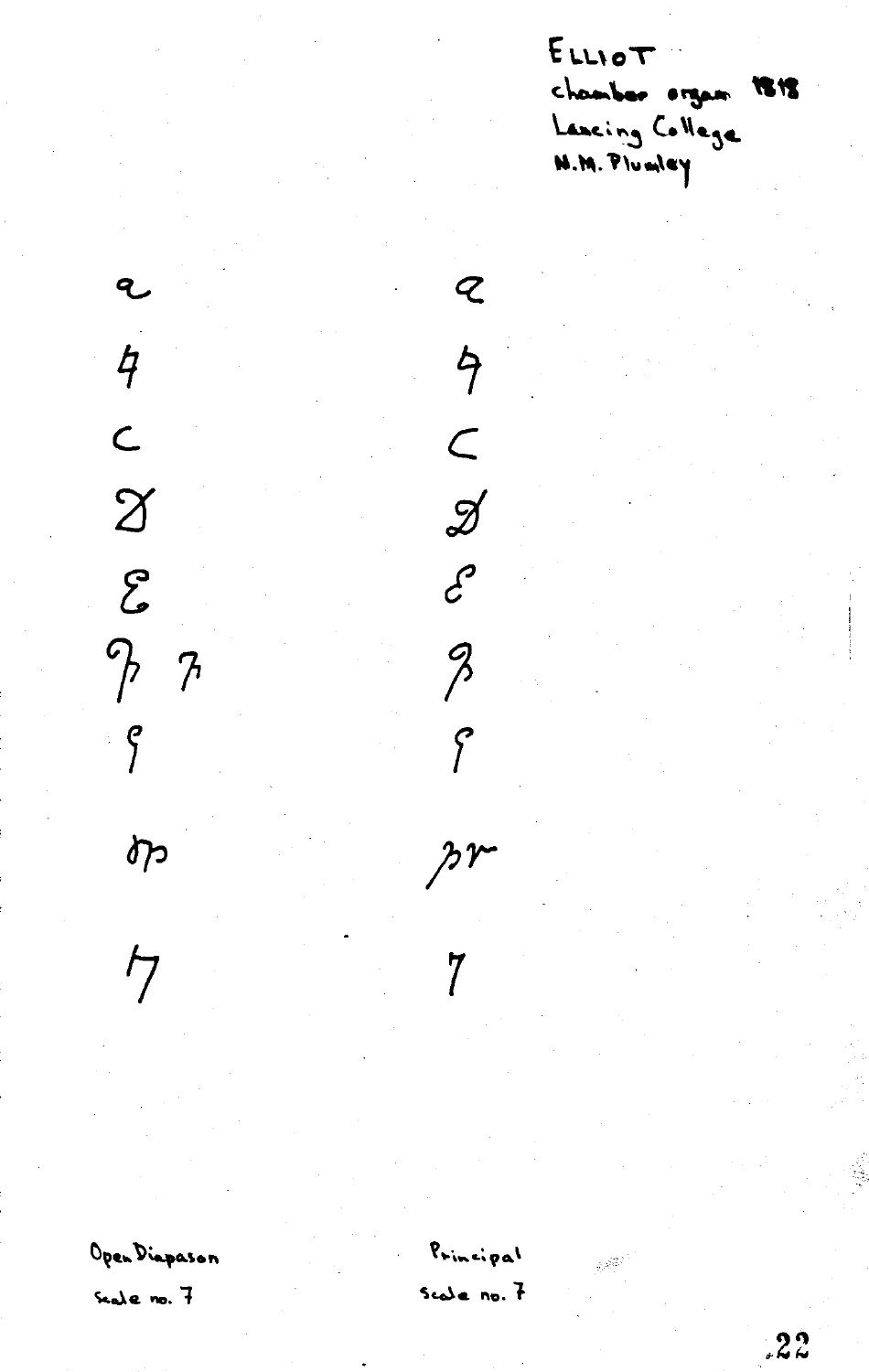ELLIOT chamber organ 1820 Farnham, Yorks.  $d$  cus 9.80

 $\frac{c}{3}$ 

body, front

etched

 $\frac{1}{2}+ v_{\gamma}$  (i'c)

body, front  $\frac{1}{5}$  up (1'C) etched Scale ro. 2 Open Diaspason

20KG

 $\mathsf{C}$ Principal<br>scale no. 3

foot: note mask only

にんか

 $6\%$ Fifteenth

 $15$ 

 $\mathbf{C}$ Dilciana

 $\mathsf{C}$ 

dul

 $TwayH$  $\mathcal{C}$ Scale na 5

 $\overline{C}$ side no. 5

seda no.9

 $2^{\circ}$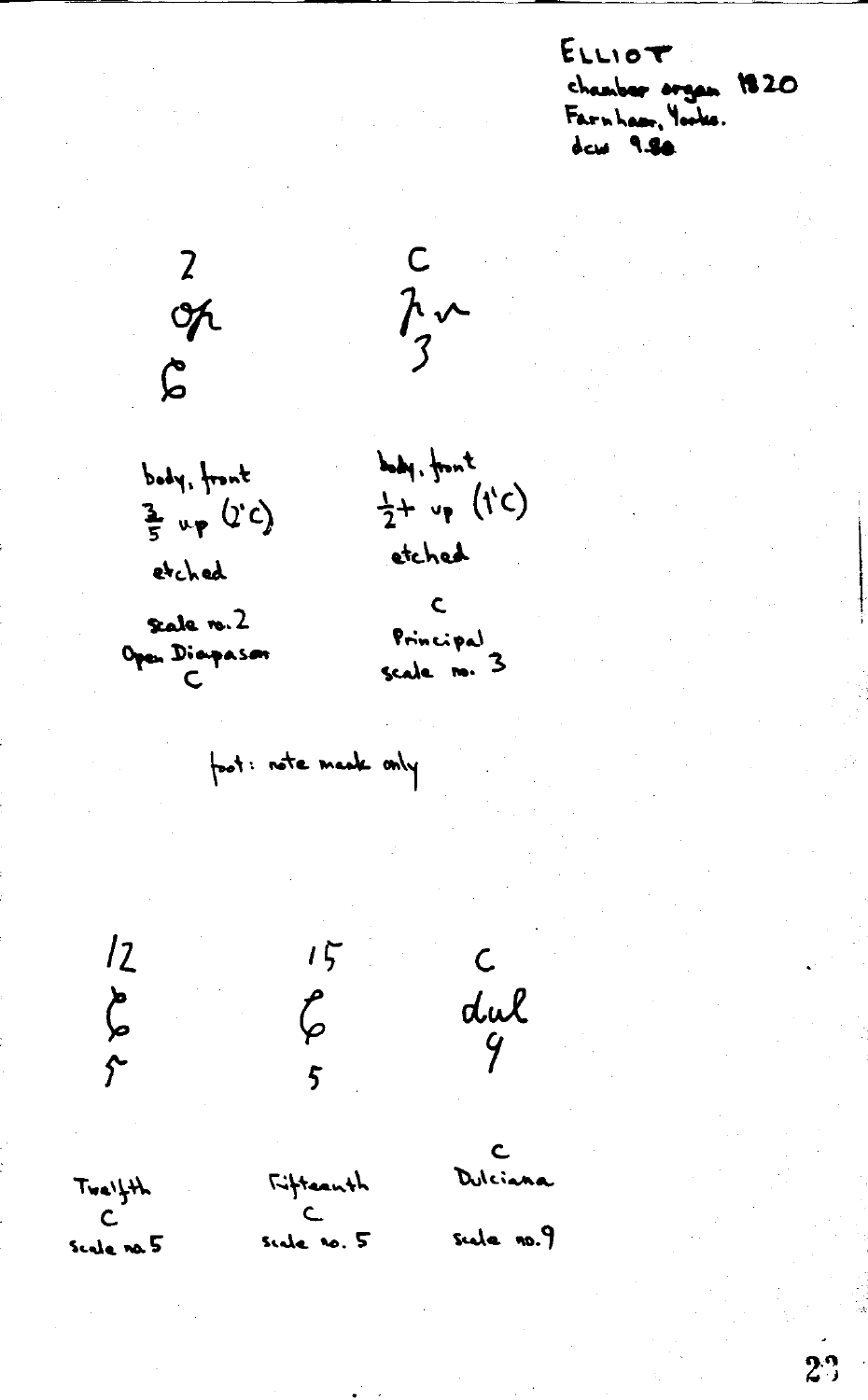$ELLVOT$ chamber organ 1820 0, 2'C to 1'C Farnham, Yorks P. I'L to the C.<br>12 co to c' (kay) notes manked, not sounding note dew 930  $15$  tc to  $\frac{15}{2}$ c Di te to TE  $\overline{a}$  $\alpha$  $\alpha$  $\boldsymbol{\alpha}$  $\cancel{v}$ À  $\frac{\hbar}{2}$  $\mathcal{H}% _{0}=\mathcal{H}_{\mathrm{CL}}\left( \mathcal{M}_{0}\right) ^{\prime }=\mathcal{M}_{\mathrm{CL}}\left( \mathcal{M}_{0}\right) ^{\prime }$  $\boldsymbol{\mathcal{P}}$ ፝፝፝፝፝፟፟፟፟ 乃 N,  $\frac{1}{2}$  $\frac{1}{2}$  $\ddot{\varphi}$  $\frac{1}{2}$  $\cancel{b}$  $\overline{\mathbf{B}}$  $\bm{\zeta}$ r<br>P  $\overline{\mathsf{C}}$  $c_{#}$  $\boldsymbol{\zeta}$  $c(\xi)$  $\bigcirc$  $\mathcal{D}$ d  $\mathcal{D}$  $\bigg)_{\!\!\scriptscriptstyle \diamondsuit}$  $D(4)$  $\int\limits_{-1}^{0}$  $\zeta$  $\bigg\{$ e  $\delta$  $\tilde{\epsilon}$  $\overline{f_{\#}}$ ′ት  $\mathcal{F}_{\mathcal{H}}$  $F(x)$ アネ  $\mathcal{G}$  $\mathcal{Y}$  $\mathcal{G}$  $\frac{q}{d}$  $\mathcal{L}_{\mathcal{F}}$  $\overline{G}$  $2<sup>4</sup>$  $[\nu]$  $[15]$  $\left[\mathbf{P}\right]$  .  $[12]$  $[0, 1]$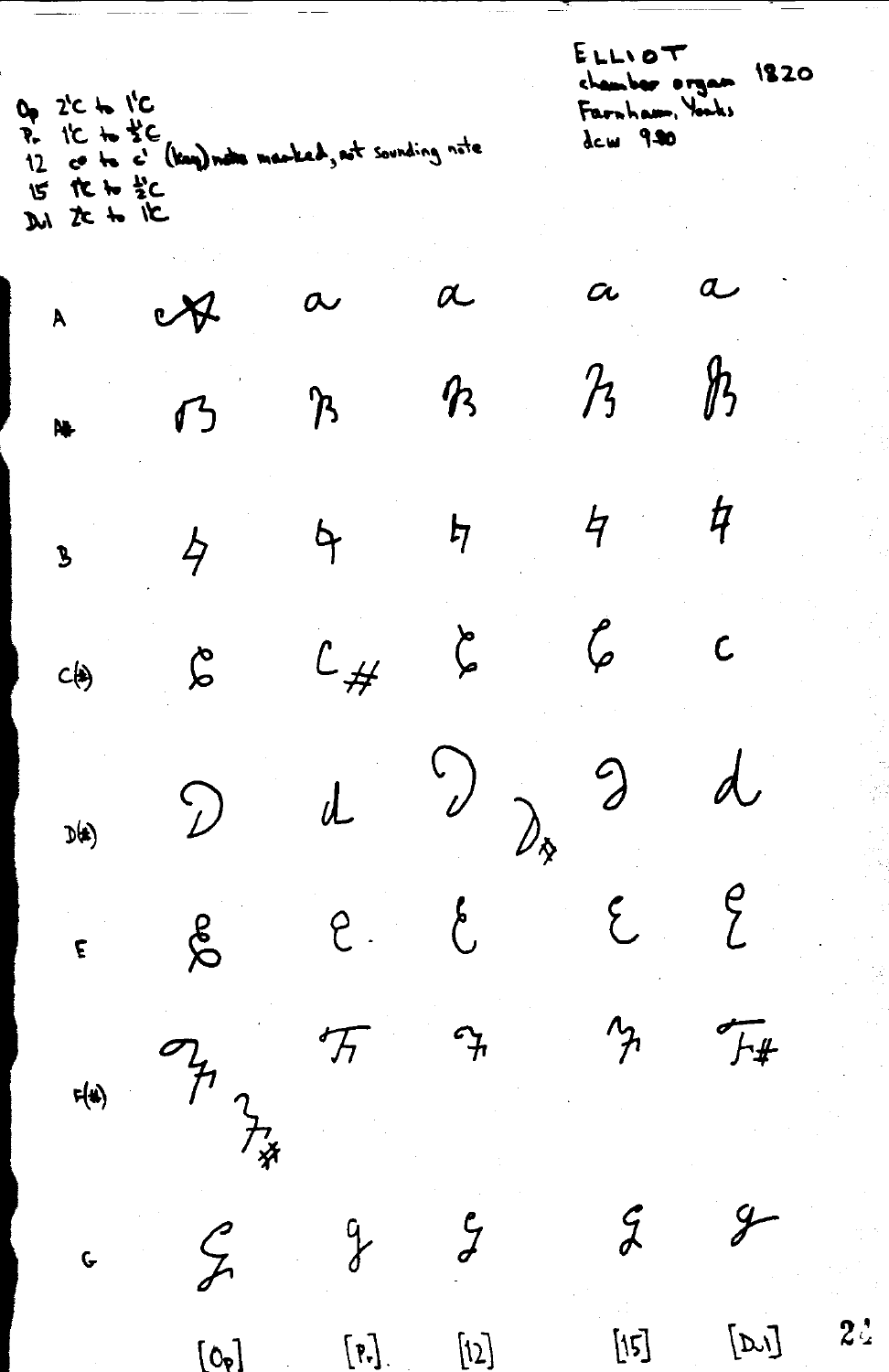Stop Diap.

 $\overline{C}$ 

 $\overline{d}$ 

 $\overline{e}$ 

 $\mathfrak{f}$ 

 $2^{\prime}C - 1^{\prime}C$ 

 $Ell_{i\bullet}t$  1820 Farnham, Yorks. Wooden pipes<br>daw 9.90

25

 $\mathfrak{G}$ 

 $d\dot{x}$ 

 $\mathring{f}^*$ 

 $\mathcal{F}^*$ 

 $\frac{y}{\sqrt{2}}$ 

U

 $\frac{1}{f}$ 

 $\boldsymbol{b}$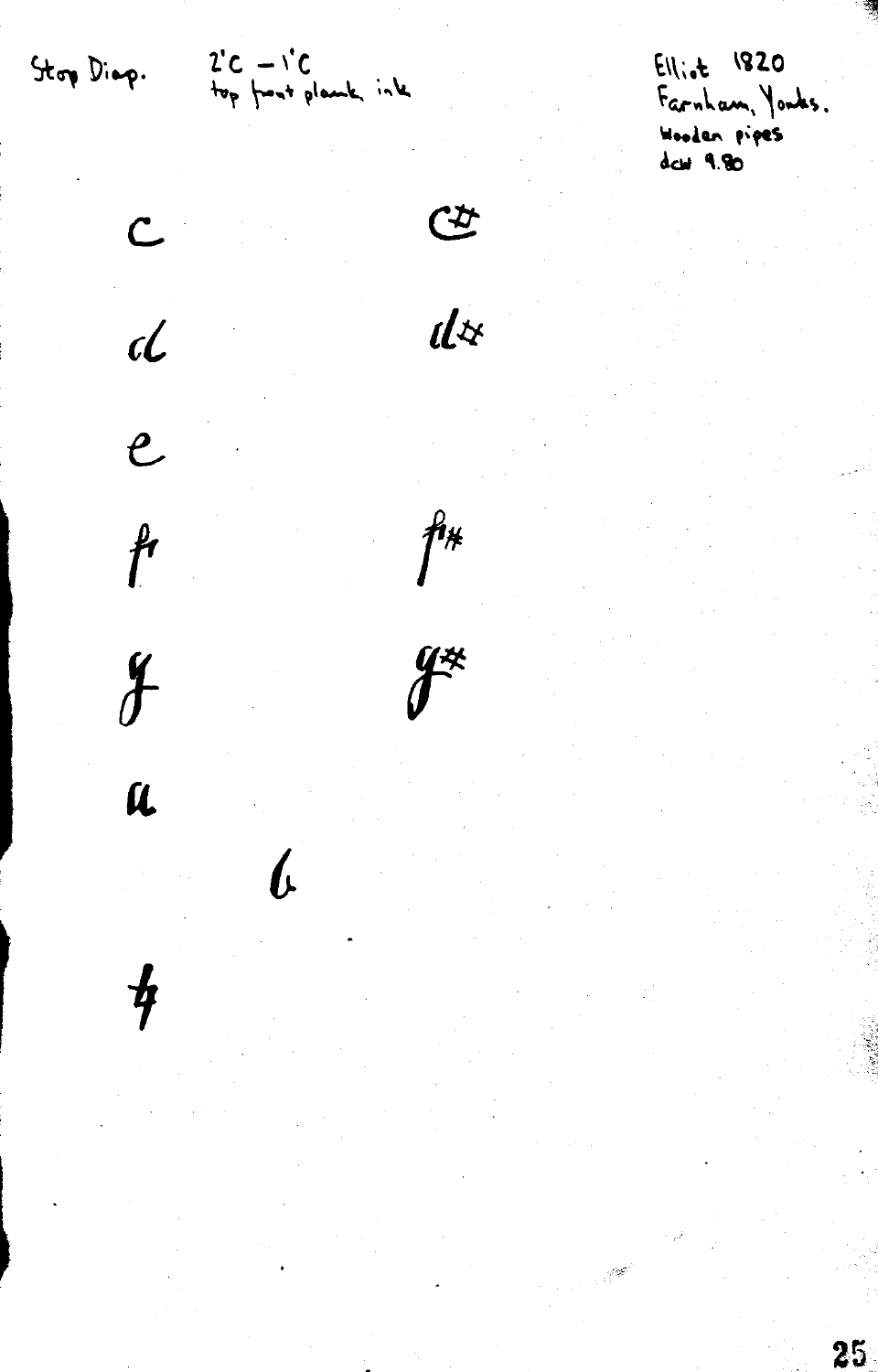ELLIOT & HILL Christ's Hospital 1829 M. M. Mundey: "Christ's Mospital

 $\mathcal{C}$  $\alpha$  $\overline{\mathcal{C}}$  $\boldsymbol{\alpha}$  $\omega$  $13$  $\mathcal{P}_v$  $\mathcal{J}_{\gamma}$  $\boldsymbol{\eta}$  $\int$  $rac{4}{3}$   $rac{7}{3}$   $rac{7}{6}$ <br> $rac{8}{7}$   $rac{9}{7}$ R Q L 片 CONDICIO  $\mathcal{C}$  $\mathbf{P}_{c}$ カカ go le  $\mathcal{E}$  $\mathcal{H}$  $\mathcal{J}_t$  $\frac{4}{1}$  $\mathcal{F}$  $\overline{\mathcal{F}}$  $999$  $\mathcal{C}_{\!\!\!f}$  $\ell_{\!\scriptscriptstyle\mathsf{F}}$ M. On 12 Dul  $\curvearrowright$  $\phi_{\tau}$ Ch  $c<sub>k</sub>$ **ÇŁ** 

 $\mathbf{r}$ 

<mark>የ</mark>

Nh

์<br>ร

 $\mathbf{P}_{\mathbf{p}}$ 

 $\mathbf{F}$ 

 $\mathbf{r}$ 

 $\overline{P}$ 

 $\mathcal{D}^{\prime}$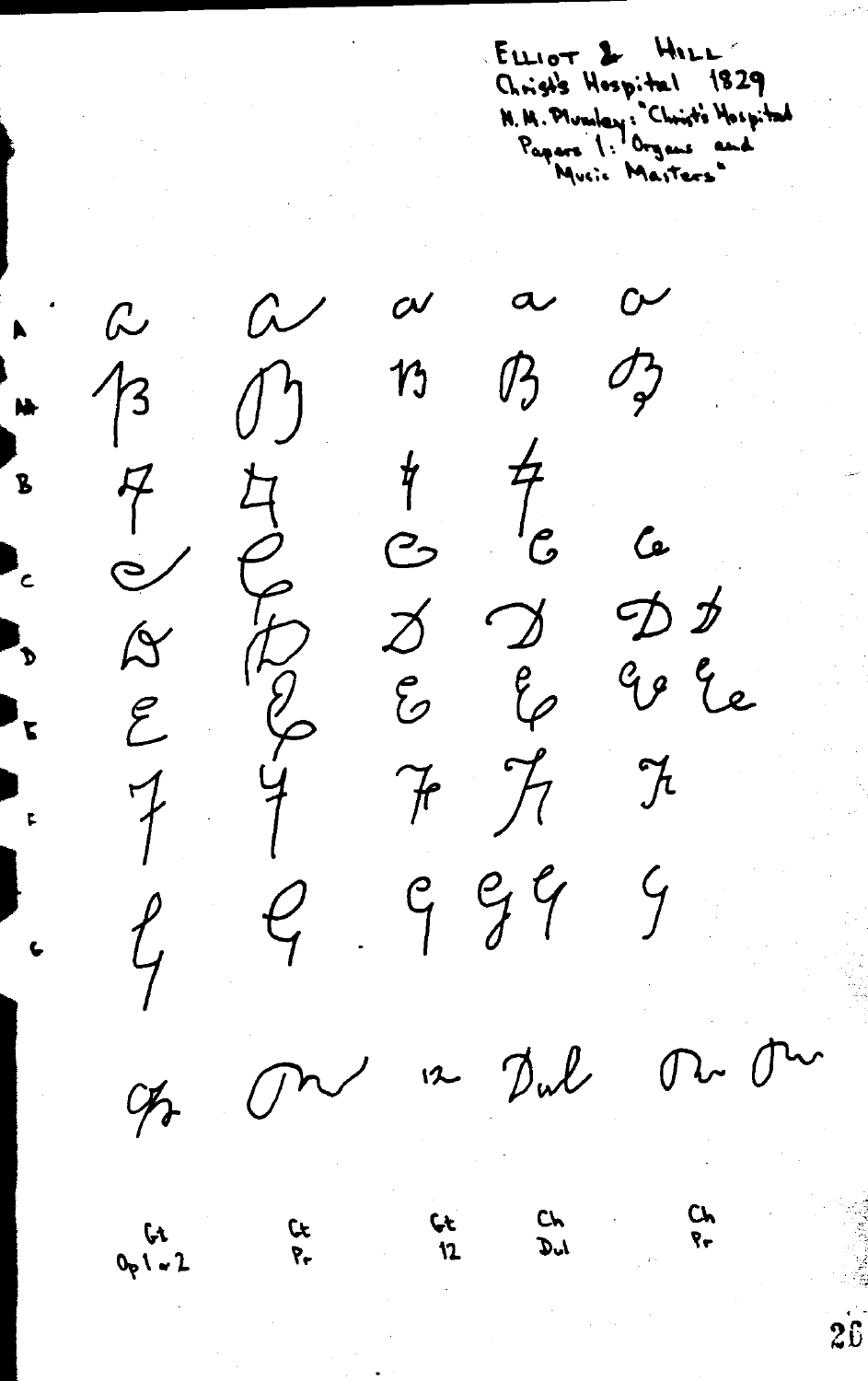ELLIOT & HILL' Oldham Parish Church 130  $duN$ 

Dou  $\overline{C}$ op  $\rightarrow$ Dou B pr  $\mathcal C$  $\int$  $\mathcal{C}_{\mathcal{N}}$  $\tilde{y}$  $\bigcirc$  $\subset$ <u>(</u>  $\delta r$  $\bigcup$  $12$  $\left\{\begin{array}{c} 1 \\ 1 \end{array}\right\}$  $7.1$  $\int f(x) dx$  $T$  $15$  $F_{\cancel{A}}$ كەن ئىمە  $\int_{\frac{1}{2}}$ stop marks  $\ddot{\bullet}$ Graak Grent Great Great Open Diap. Principal Open Dicop. Double Open  $\mathbf{z}$  $\overline{\mathbf{A}}$ Diapason

N.

 $\overline{\mathbf{B}}$ 

Ć

 $\mathbf{J}$ 

 $\mathbf{E}$ 

R

 $2$ .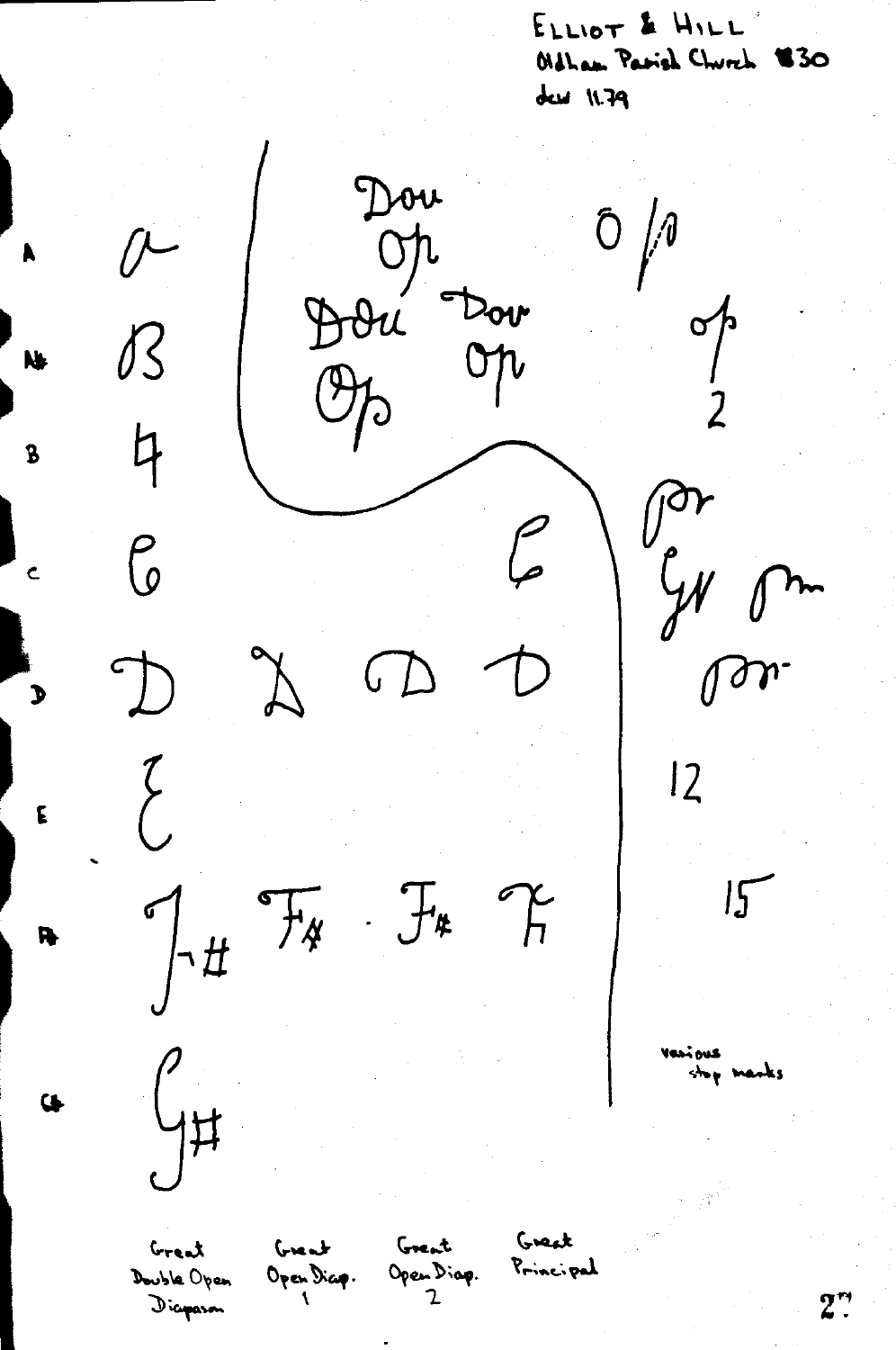FLIGHT & ROBSON chamber organ c. 1835 Christ's Hospital M.M. Plumley Christ Mospital<br>Tayors 1: Organs and<br>Music Masters"

Dileiana:

 $e$   $\phi$   $e$   $\tau$   $e$   $a$   $e$ 

 $c$  $\phi$  2  $\partial$   $\phi$   $\phi$ 

Open Diapason:

 $F$  :  $\frac{1}{2}$  teach :

 $\angle$ BE79aB

Principal 1

 $CD2792B$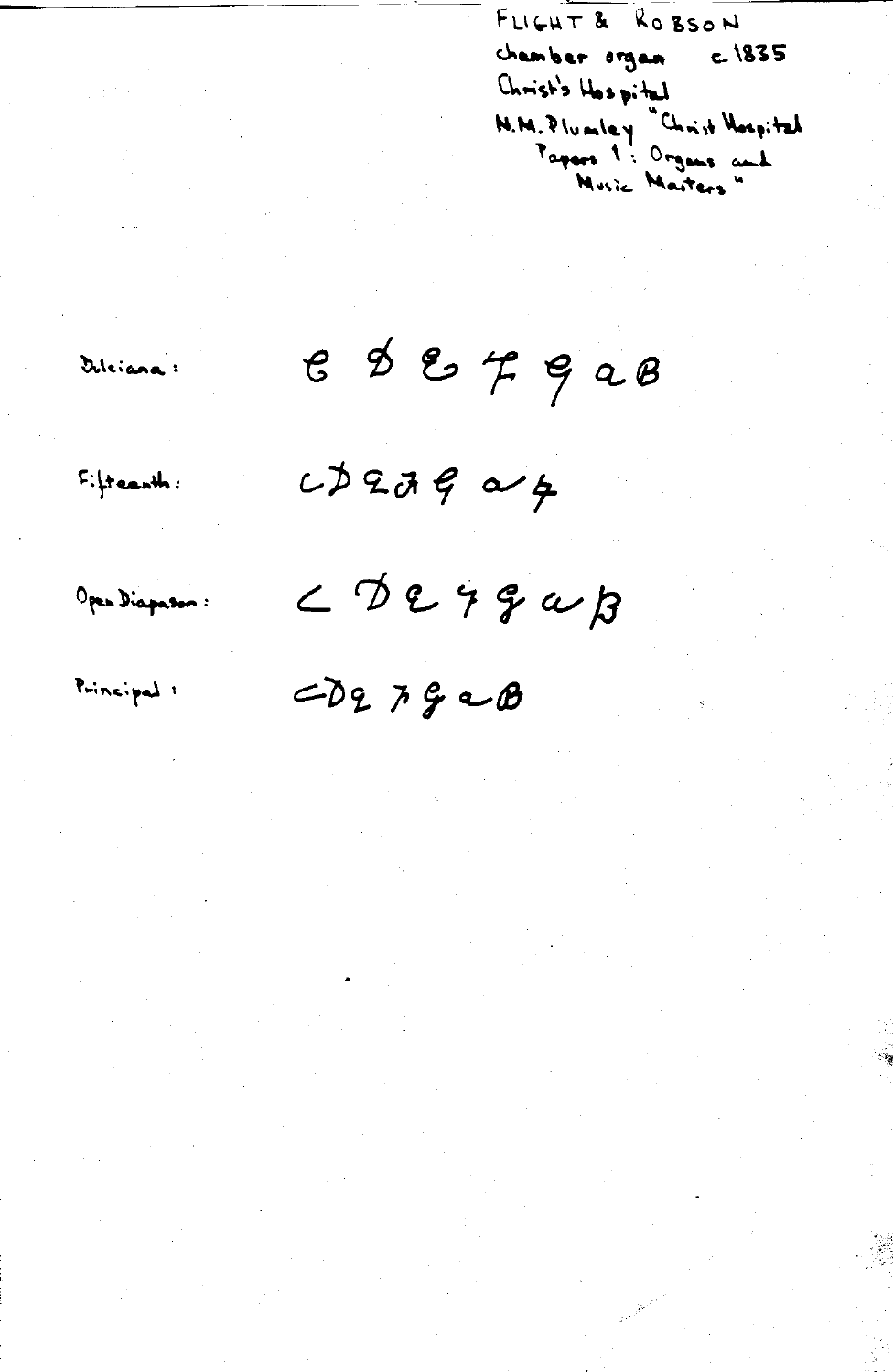Usual Rann markings ganarally, but Gd Op has :  $[fm$  affermand.  $\sim$  a  $u$  $\frac{1}{3}$  $\frac{1}{2}$  $\begin{array}{cc} \begin{array}{c} \mathcal{L} & \mathcal{L} \\ \mathcal{L} & \mathcal{L} \end{array} \end{array}$  $\sum_{i=1}^{n}$  $\begin{matrix} 1 & 1 & 1 \\ 1 & 1 & 1 \\ 1 & 1 & 1 \\ 1 & 1 & 1 \\ 1 & 1 & 1 \\ 1 & 1 & 1 \\ 1 & 1 & 1 \\ 1 & 1 & 1 \\ 1 & 1 & 1 \\ 1 & 1 & 1 \\ 1 & 1 & 1 \\ 1 & 1 & 1 \\ 1 & 1 & 1 \\ 1 & 1 & 1 \\ 1 & 1 & 1 & 1 \\ 1 & 1 & 1 & 1 \\ 1 & 1 & 1 & 1 \\ 1 & 1 & 1 & 1 \\ 1 & 1 & 1 & 1 \\ 1 & 1 & 1 & 1 \\ 1 & 1 & 1 & 1 \\ 1 & 1$  $74$  $\ddot{\bullet}$  $\mathcal{G}_{\mathcal{R}}$  $\frac{1}{2}$ 

Bollington, St. John Bayds + Rena 1836

 $\sum_{i=1}^n$  $\begin{pmatrix} 1 & 1 \\ 1 & 1 \end{pmatrix}$  $\sum_{i=1}^{n}$  $\partial \rho$  $3\frac{1}{2}$  $\frac{2}{3}$ 

 $3/1 =$  Scaling mark; Similar marks are to be found at St. George's, Hyde, (1838). Bollington (1839), etc.

> dcw 11.80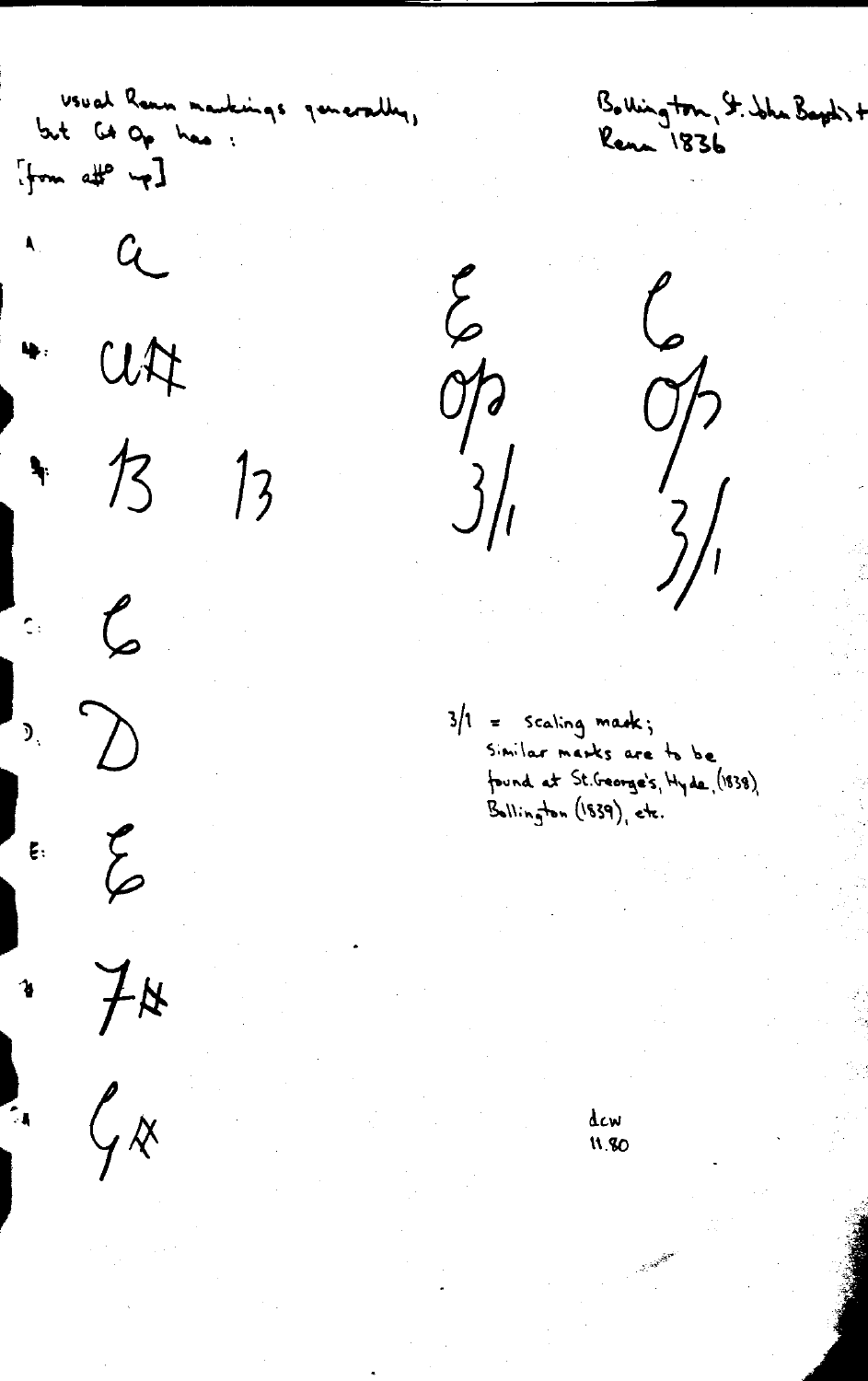Pipe markings: 1836 Renn matal pipe top Intestion

 $\overline{C}$ 

 $\mathcal{B}$ 

 $\int_{0}^{1}$ 

 $\gamma$ 

 $\ell$ 

 $\overline{Y}$ 

 $\int\int$ 

Dieley

Alex. Young 1882<br>metal<br>mid pipe location  $\int$ 

 $\sqrt{3}$ 

 $\beta$ 

 $\gamma$ 

 $\zeta$ 

 $7\,$ 

dcw<br>1977

(ب